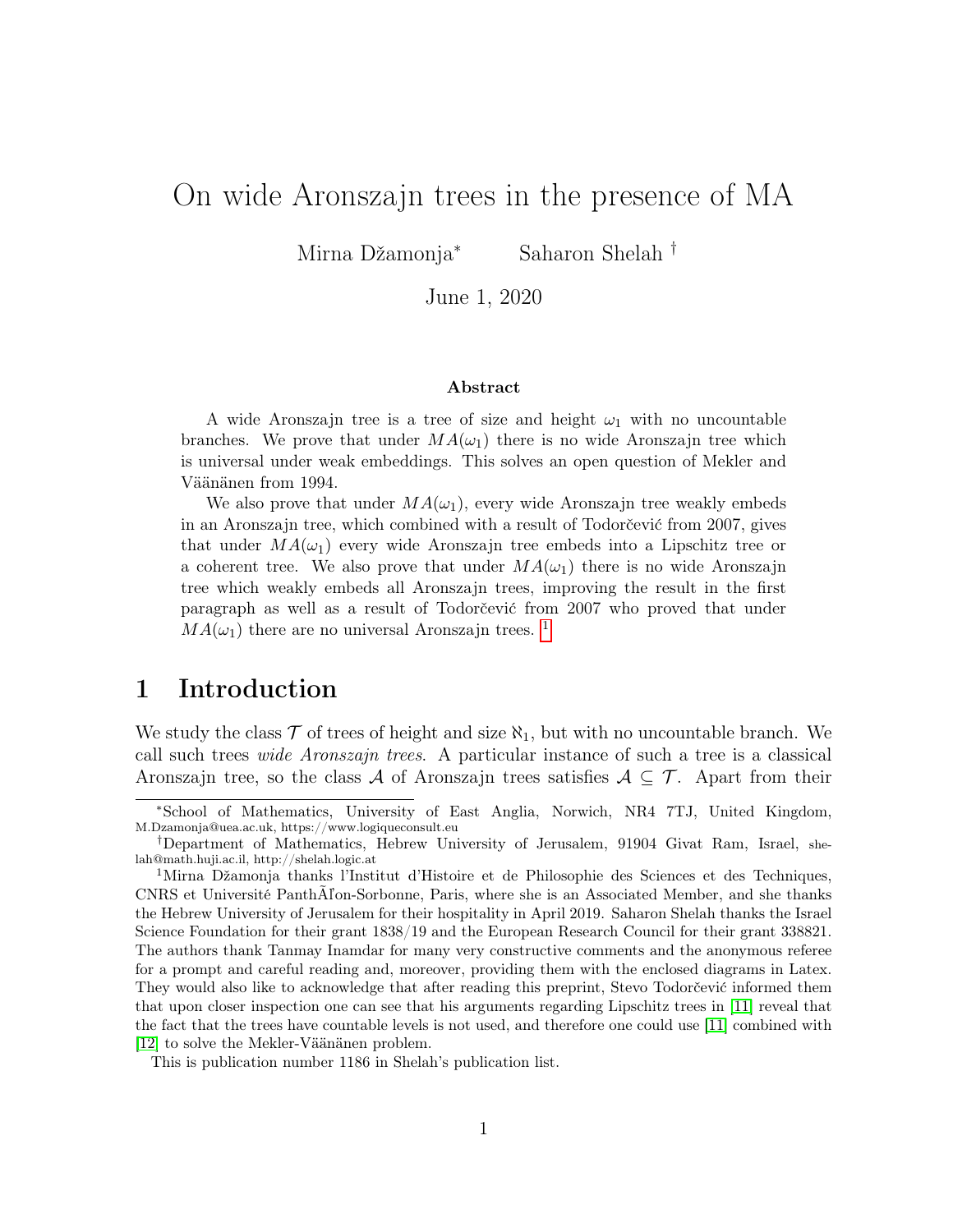intrinsic interest in combinatorial set theory, these classes are also interesting from the topological point of view, since they give rise to a natural generalisations of metric spaces,  $\omega_1$ -metric spaces introduced by Sikorski in [\[9\]](#page-15-2) and further studied in [\[7\]](#page-15-3), [\[11\]](#page-15-0) or [\[3\]](#page-14-0), for example. The  $\omega_1$ -distance function in trees is given by the  $\Delta$ -function, which is defined by  $\Delta(x, y) = \text{ht}(x \cap_T y)$  for  $x \neq y$  and  $\Delta(x, x) = 0$ . Here  $x \cap_T y$  represents the meet in the tree (as our trees will be trees of sequences of ordinals, this notation is more natural than  $\wedge_T$ ). Classes T and A can be quasi-ordered using the notion of weak embedding, which is defined as follows:

**Definition 1.1** For two trees  $T_1, T_2$ , we say that  $T_1$  is weakly embeddable in  $T_2$  and we write  $T_1 \leq T_2$ , if there is  $f: T_1 \to T_2$  such for all  $x, y \in T_1$ 

$$
x <_{T_1} y \implies f(x) <_{T_2} f(y).
$$

We are interested in the structure of  $(\mathcal{T}, \leq)$  and  $(\mathcal{A}, \leq)$ . In particular, we address the question of the existence of a universal element in these classes. This is of special interest since among the many interesting and correct results of the paper [\[7\]](#page-15-3) from 1993 there is also a claim that  $MA(\omega_1)$  implies that there is a universal element in  $(\mathcal{T}, \leq),$ the argument for which was soon after found to be faulty. Ever since, the status of the possible existence of a universal element in  $(\mathcal{T}, \leq)$  under  $MA(\omega_1)$  has remained an open question.

Our first result is Theorem [4.1,](#page-4-0) which proves that under  $MA(\omega_1)$  there is no universal element in  $(A, \leq)$ . This gives an alternative proof to a result of Todorčević from [\[12\]](#page-15-1), whose Theorem 4.3.34 proves the same using the class of coherent trees. For more on this see [§2.](#page-1-0)

The second result is Theorem [5.1,](#page-8-0) which shows that under  $MA(\omega_1)$  every wide Aronszajn tree weakly embeds into an Aronszajn tree. Putting the two results together, we obtain the main result of the paper, Theorem [6.1,](#page-14-1) which shows that under  $MA(\omega_1)$  the class ( $\mathcal{T}, \leq$ ) has no universal element. This resolves the question raised by [\[7\]](#page-15-3).

Combining our result with Lemma 4.3.32 from [\[12\]](#page-15-1), we obtain that under  $MA(\omega_1)$ every wide Aronszajn tree weakly embeds into a coherent tree, or equivalently under  $MA(\omega_1)$ , into a Lipschitz tree (Corollary [6.2\(](#page-14-2)1)). We also obtain (Corollary 6.2(2)) a strengthening of Todorčević's result about the non-existence of universal Aronszajn trees under  $MA(\omega_1)$ , namely we prove that under  $MA(\omega_1)$  not even the class of wide Aronszajn trees suffices to weakly embed all Aronszajn (or all coherent) trees.

# <span id="page-1-0"></span>2 Some facts about  $(\mathcal{T}, \leq)$  and  $(\mathcal{A}, \leq)$

Note that if there is a weak embedding from a tree to another, then there is one which preserves levels (see Observation [3.4\)](#page-4-1), so we may restrict our attention to such embeddings.

An important idea of Ðuro Kurepa in [\[5\]](#page-15-4) (see [\[6\]](#page-15-5) for a complete edition) is that of a functor now known as  $\sigma$ -functor. This functor associates to a tree T the tree  $\sigma$ T of the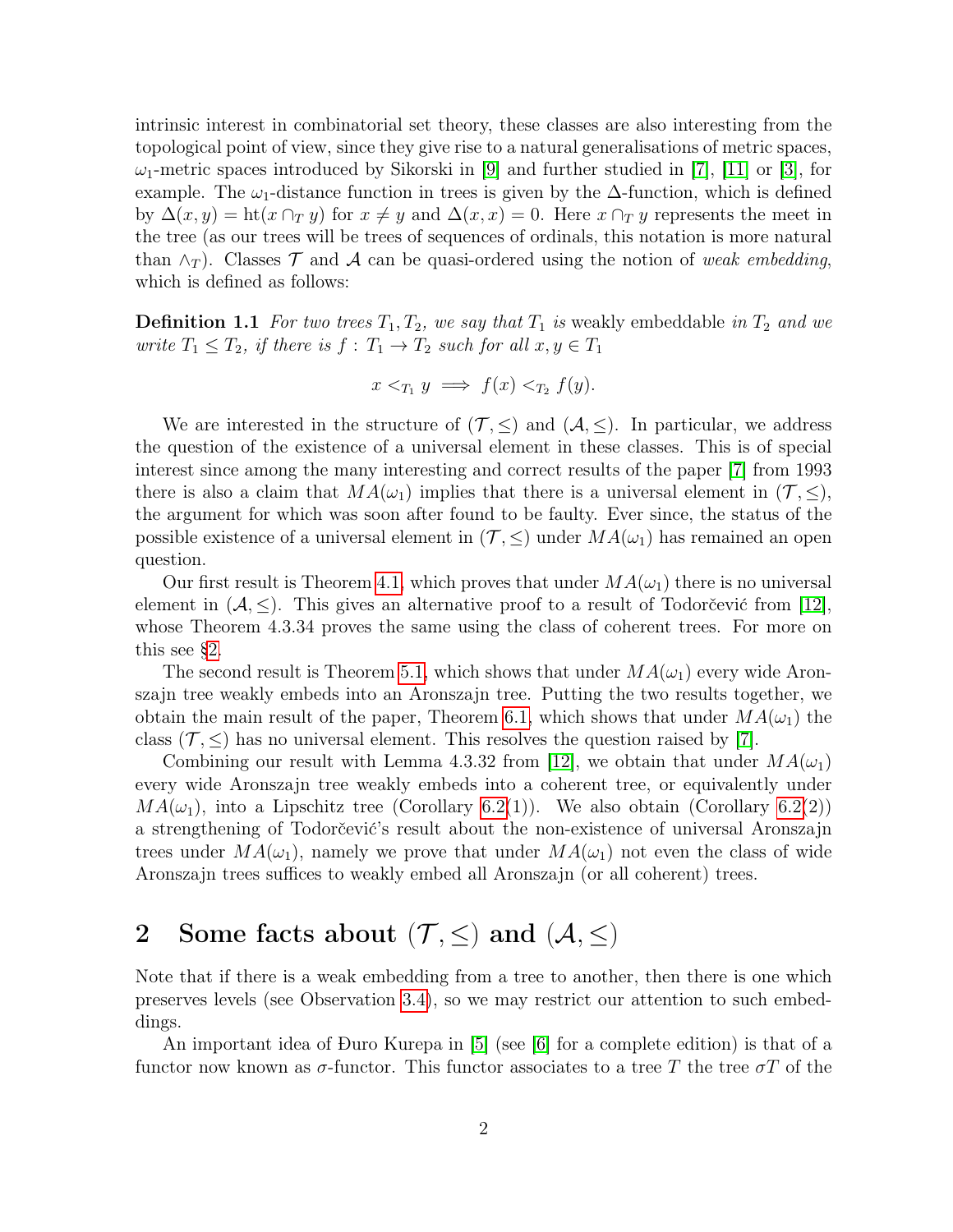increasing sequences of T, ordered by inclusion. The basic fact is that there cannot be a weak embedding from  $\sigma T$  to T. If T has no uncountable branch, neither does  $\sigma T$ , but even if the cardinality of T is  $\aleph_1$ , the cardinality of  $\sigma T$  is  $2^{\aleph_0}$ . However, when CH holds, for any  $T \in \mathcal{T}$  we have  $\sigma T \in \mathcal{T}$  and similarly for A. Therefore, under CH neither class  $(\mathcal{T}, \leq)$  nor  $(\mathcal{A}, \leq)$  have a universal element.

Todorčević studied level-preserving functions f between trees which satisfy the Lipschitz condition

$$
\Delta_{T_1}(x, y) \le \Delta_{T_2}(f(x), f(y)).\tag{1}
$$

We may think of Lipschitz embeddings as contractions. This notion led Todorčević to introduce a subclass of  $A$  which consists of those Aronszajn trees on which every levelpreserving map from an uncountable subset of  $T$  into  $T$ , has an uncountable Lipschitz restriction. These are called Lipschitz trees. After an initial 1996 preprint with many properties of Lipschitz trees, including the shift operation  $T^{(1)}$ , the full paper by Todorčević on this topic appeared as [\[11\]](#page-15-0). In particular, by considering embeddings between Aronszajn trees into Lipschitz ones, the paper proves that assuming  $BPRA^{\aleph_1}$ , there is no universal element in  $(A, \leq)$ . Finally, in his book [\[12\]](#page-15-1) Todorčević studies the class of coherent trees, which are Aronszajn trees obtained from ordinal walks, and he proves that under  $MA(\omega_1)$  all coherent trees are Lipschitz and that such a tree T embeds into  $T^{(1)}$  but not the other way around. Moreover, still under  $MA(\omega_1)$  every Aronszajn tree embeds into a coherent tree. This leads to the conclusion, Theorem 4.3.44 in [\[12\]](#page-15-1):

<span id="page-2-0"></span>**Theorem 2.1 (Todorčević)** ([\[11\]](#page-15-0)) Assuming  $MA(\omega_1)$ , there is no universal element in  $(\mathcal{A}, \leq)$ .

Many more results are known about  $(A, \leq)$ , one can consult surveys [\[10\]](#page-15-6) for earlier and [\[8\]](#page-15-7) for more recent results.

Not that much is known about the full class  $(\mathcal{T}, \leq)$ . We cite the two results that we are aware of. The first one is a consistency result obtained by Mekler and Väänänen.

**Theorem 2.2** ([\[7\]](#page-15-3)) Assume CH holds and  $\kappa$  is a regular cardinal satisfying  $\aleph_2 \leq \kappa$  and  $\kappa \leq 2^{\aleph_1}$ . Then there is a forcing notion that preserves cofinalities (hence cardinalities) and the value of  $2^{\lambda}$  for all  $\lambda$ , and which forces the universality number of  $(\mathcal{T}, \leq)$  and the universality number of  $(A, \leq)$  both to be  $\kappa$ .

The next result, obtained by Džamonja and Väänänen, is in the presence of club guessing at  $\omega_1$  and the failure of CH. It concerns weak embeddings called  $\Delta$ -preserving and defined by

$$
\Delta_{T_1}(x,y) = \Delta_{T_2}(f(x), f(y)).\tag{2}
$$

### Theorem 2.3 (Džamonja and Väänänen) ([\[3\]](#page-14-0)) Suppose that

(a) there is a ladder system  $\overline{C} = \langle c_{\delta} : \delta < \omega_1 \rangle$  which guesses clubs, i.e. satisfies that for any club  $E \subseteq \omega_1$  there are stationarily many  $\delta$  such that  $c_{\delta} \subseteq E$ ,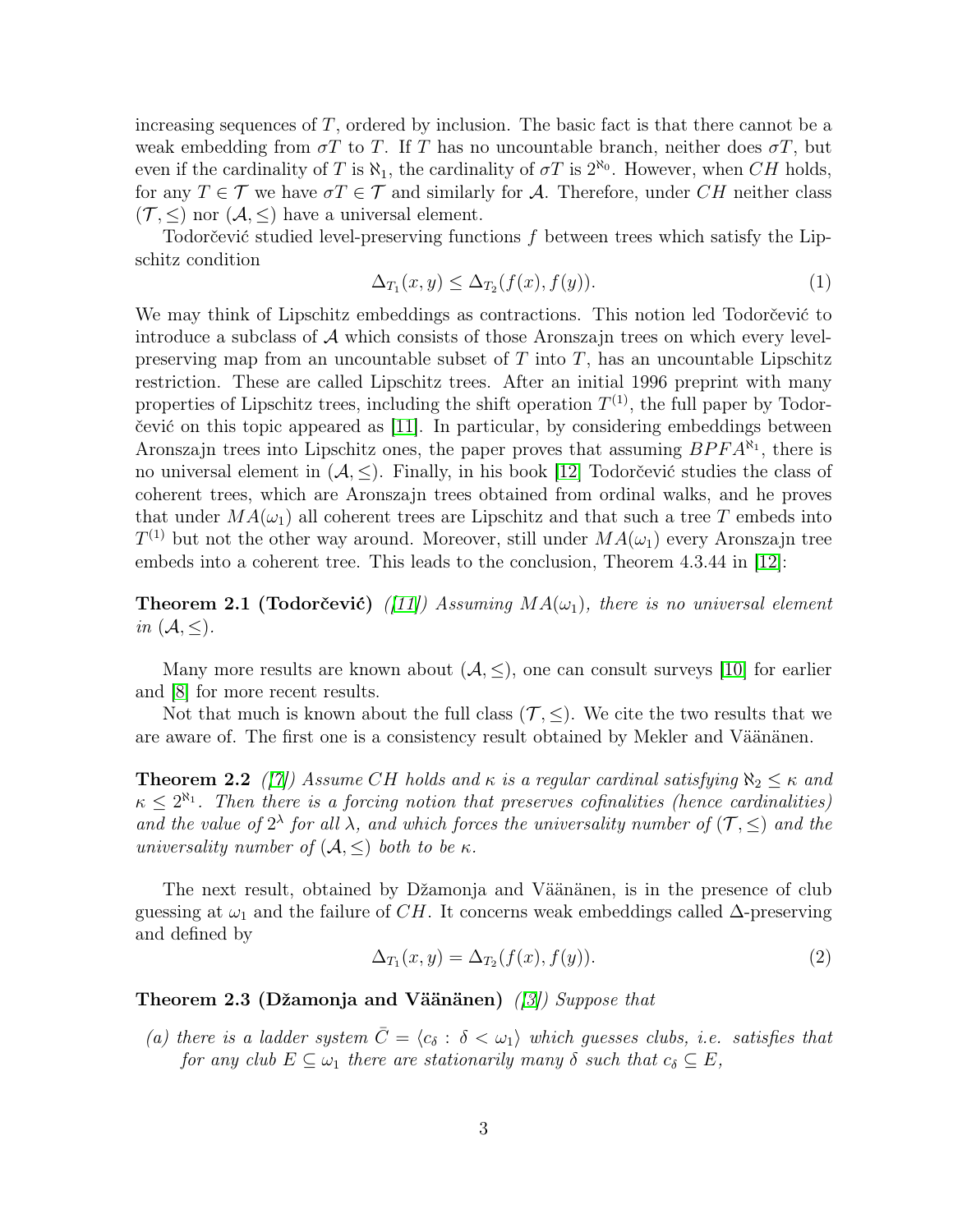(*b*)  $\aleph_1 < 2^{\aleph_0}$ .

Then no family of size  $\langle 2^{R_0} \rangle$  of trees of size  $R_1$ , even if we allow uncountable branches, can  $\leq$ -embed all members of  $\mathcal T$  in a way that preserves  $\Delta$ .

Before this paper it was not known if  $(\mathcal{T}, \leq)$  had a universal element under  $MA(\omega_1)$ . Our result [6.1](#page-14-1) proves that it does not. It is not known if there is a model of set theory in which  $(\mathcal{T}, \leq)$  does have a universal element. Moreover, our results (see Corollary [6.2\(](#page-14-2)2)) strengthen both this conclusion and Theorem [2.1](#page-2-0) in that they imply that under  $MA(\omega_1)$ there is no T in the larger class ( $\mathcal{T}, \leq$ ) which weakly embeds all elements of ( $\mathcal{A}, \leq$ ). It is not known if there is a model of set theory in which  $(A, \leq)$  or  $(\mathcal{T}, \leq)$  have a universal element.

### 3 Specialising triples and their basic properties

Notation 3.1 (1) For an ordinal  $\gamma < \omega_1$  we denote by ht( $\gamma$ ) the unique  $\alpha$  such that  $\gamma \in [\omega \alpha, \omega \alpha + \omega).$ 

(2) We can without loss of generality represent A as the set of all normal rooted  $\omega_1$ -trees T with no uncountable branches whose  $\alpha$ -th level is indexed by a subset of the ordinals in  $[\omega \alpha, \omega \alpha + \omega]$ , for  $\alpha < \omega_1$ . The root  $\langle \rangle$  is considered of level -1.

(Recall that the requirement of being normal for a rooted tree means that if  $\gamma_0 \neq \gamma_1$ are of the same limit level, then there exists  $\beta$  with  $\beta <_T \gamma_l$  for exactly one  $l < 2$ ).

(3) If  $T \in \mathcal{A}$  and  $s, t \in T$ , we denote by  $s \cap_T t$  the maximal ordinal  $\gamma$  such that  $\gamma \leq_T s, t$ . (Such an ordinal exists by the assumption in  $(2)$ ).

If  $\text{ht}(x) = \alpha > \beta$ , then by  $x \restriction \beta$  we denote the unique ordinal y with  $\text{ht}(y) = \beta$  and  $y <_T x$ .

(4) For  $T_1, T_2 \in \mathcal{A}$  and  $(x, y) \in \bigcup_{\alpha < \omega_1} \text{lev}_{\alpha}(T_1) \times \text{lev}_{\alpha}(T_2)$ , we let  $\alpha(x, y)$  denote the  $\alpha$ such that  $x \in \text{lev}_{\alpha}(T_1)$  (and so  $y \in \text{lev}_{\alpha}(T_2)$ ).

<span id="page-3-0"></span>Definition 3.2 Let  $\mathcal{A}_2^{\text{sp}}$  $_2^{\text{sp}}$  be the set of all triples  $(T_1, T_2, c)$  where  $T_1, T_2 \in \mathcal{A}$  and c is a function from  $\bigcup_{\delta}\lim_{i\in\omega_1}\text{lev}_{\delta}(T_1)\times\text{lev}_{\delta}(T_2)$  to  $\omega$  such that

• if  $c(x_1, y_1) = c(x_2, y_2)$  and  $(x_1, y_1) \neq (x_2, y_2)$ , then  $\alpha(x_1, y_1) \neq \alpha(x_2, y_2)$ ,  $x_1 \perp_{T_1} x_2$ ,  $y_1 \perp_{T_2} y_2$  and

$$
\Delta_{T_1}(x_1, x_2) > \Delta_{T_2}(y_1, y_2).
$$

**Remark 3.3** By the definition of A, we have that for any  $T \in \mathcal{A}$  and any  $\gamma \in T$ , ht $(\gamma)$ is the same as  $\text{ht}_T(\gamma)$ . The defining condition of specialising triples could have therefore been written in termes of heights,  $\text{ht}(x_1 \cap x_2) > \text{ht}(y_1 \cap y_2)$ .

Also note that a weak embedding is not required to be injective, but is injective on any branch of its domain. Finally, observe that every rooted Aronszajn tree is weakly bi-embeddable with a rooted normal one and hence that concentrating on rooted normal trees does not change anything from the point of view of universality results.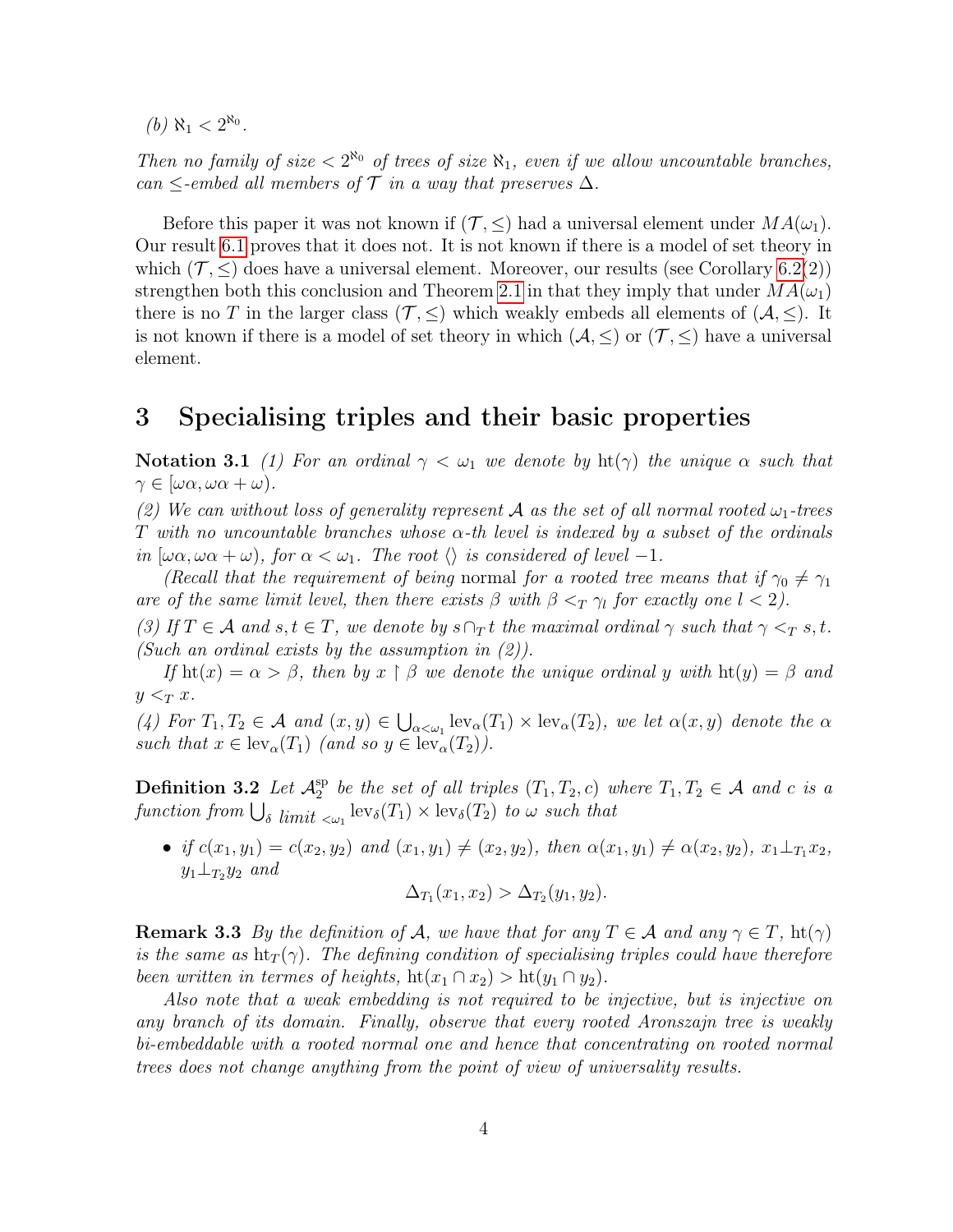The following is well known, see for example Claim 6.1 of [\[2\]](#page-14-3).

<span id="page-4-1"></span>**Observation 3.4** If there exists a weak embedding from a tree  $T_1$  to a tree  $T_2$ , then there exists one which preserves levels, namely satisfying  $\operatorname{ht}_{T_1}(x) = \operatorname{ht}_{T_2}(f(x))$  for all  $x \in T_1$ .

**Proof.** Let  $f : T_1 \to T_2$  be a weak embedding. For  $t \in T_1$ , we can define  $g(t) =$  $f(t)$  | ht(t), since f being a weak embedding implies that for every such t we have  $\mathrm{ht}_{T_1}(t) \leq \mathrm{ht}_{T_2}(f(t))$ . Now note that if  $s <_{T_1} t$ , then  $\mathrm{ht}(s) <_{T_1} \mathrm{ht}(t)$  and so  $g(s) <_{T_2} g(t)$ .  $\star$ <sub>[3](#page-4-1).4</sub>

<span id="page-4-2"></span>Claim 3.5 (1) If  $(T_1, T_2, c) \in A_2^{\text{sp}}$  then both  $T_1$  and  $T_2$  are special Aronszajn trees. (2) If  $(T_1, T_2, c) \in \mathcal{A}_2^{\text{sp}}$  then  $T_1$  is not weakly embeddable in  $T_2$ . (3) Every rooted normal Aronszajn tree is isomorphic to a tree in  $A$ .

**Proof.** (1) Clearly, every tree in A is an  $\omega_1$ -tree, so  $T_1$  and  $T_2$  are  $\omega_1$ -trees. Let us first show that  $T_1$  is special, so we shall define a function  $d: T_1 \to \omega$  which witnesses that.

Notice that by the assumption that  $T_2$  is of height  $\omega_1$ , we can choose  $z_\delta$  of height  $\delta \in T_2$ , for every limit  $\delta$ . Let  $g: \omega \times \omega \times \omega \to \omega$  be a bijection. Every  $x \in T_1$  is of the form  $\omega\delta + \omega m + n$  for some limit ordinal  $\delta$  and natural numbers m and n. For such x, define  $d(x) = g(c(x \upharpoonright \delta, z_{\delta}), m, n)$ .

Suppose that  $x = \omega \delta + \omega m + n$ ,  $y = \omega \beta + \omega k + l$  and that  $d(x) = d(y)$ , while  $x \neq y$ . Therefore  $g(c(x \mid \delta, z_{\delta}), m, n) = g(c(y \mid \beta, z_{\beta}), k, l)$  and we obtain  $m = k$  and  $n = l$  while  $c(x \restriction \delta, z_\delta) = c(y \restriction \beta, z_\beta)$ . Since  $x \neq y$  we must have  $\beta \neq \delta$  and therefore  $x \restriction \delta \neq y \restriction \beta$ . By the properties of c we obtain  $x \restriction \delta \perp_{T_1} y \restriction \beta$  and therefore  $x \perp_{T_1} y$ . In conclusion,  $d^{-1}(\{a\})$  is an antichain, for any  $a < \omega$ , and therefore d witnesses that  $T_1$  is special. A similar proof shows that  $T_2$  is special. As clearly every special  $\omega_1$ -tree is Aronszajn, the claim is proved.

(2) Suppose for a contradiction that f is a weak embedding from  $T_1$  to  $T_2$ . By Observation [3.4,](#page-4-1) we can assume that f preserves levels. For each  $\alpha$  limit  $\lt \omega_1$  choose  $x_\alpha$  on the  $\alpha$ -th level of  $T_1$ . Note that by the level preservation of f, the value  $c(x_\alpha, f(x_\alpha))$  is well-defined. Consider  ${c(x_\alpha, f(x_\alpha)) : \alpha \text{ limit } < \omega_1},$  which is necessarily a countable set since the range of c is  $\omega$ . Hence, there must be  $\alpha < \beta$  such that  $c(x_{\alpha}, f(x_{\alpha})) = c(x_{\beta}, f(x_{\beta}))$ . By the defining property of c we have that  $x_{\alpha}\perp_{T_1} x_{\beta}$ .

Since f is strict-order preserving we have that  $f(x_{\alpha} \cap_{T_1} x_{\beta}) <_{T_2} f(x_{\alpha})$ ,  $f(x_{\beta})$  and therefore  $f(x_{\alpha} \cap_{T_1} x_{\beta}) \leq_{T_2} f(x_{\alpha}) \cap_{T_2} f(x_{\beta})$ . However,  $\mathrm{ht}(f(x_{\alpha} \cap_{T_1} x_{\beta})) = \mathrm{ht}(x_{\alpha} \cap_{T_1} x_{\beta}) >$  $\mathrm{ht}(f(x_{\alpha}) \cap_{T_2} f(x_{\beta}))$ , a contradiction.

([3](#page-4-2)) Obvious.  $\star_{3.5}$ 

# <span id="page-4-3"></span>4 Embeddings between Aronszajn trees and the nonexistence of a universal element under MA

<span id="page-4-0"></span>This section is devoted to the proof of the following theorem.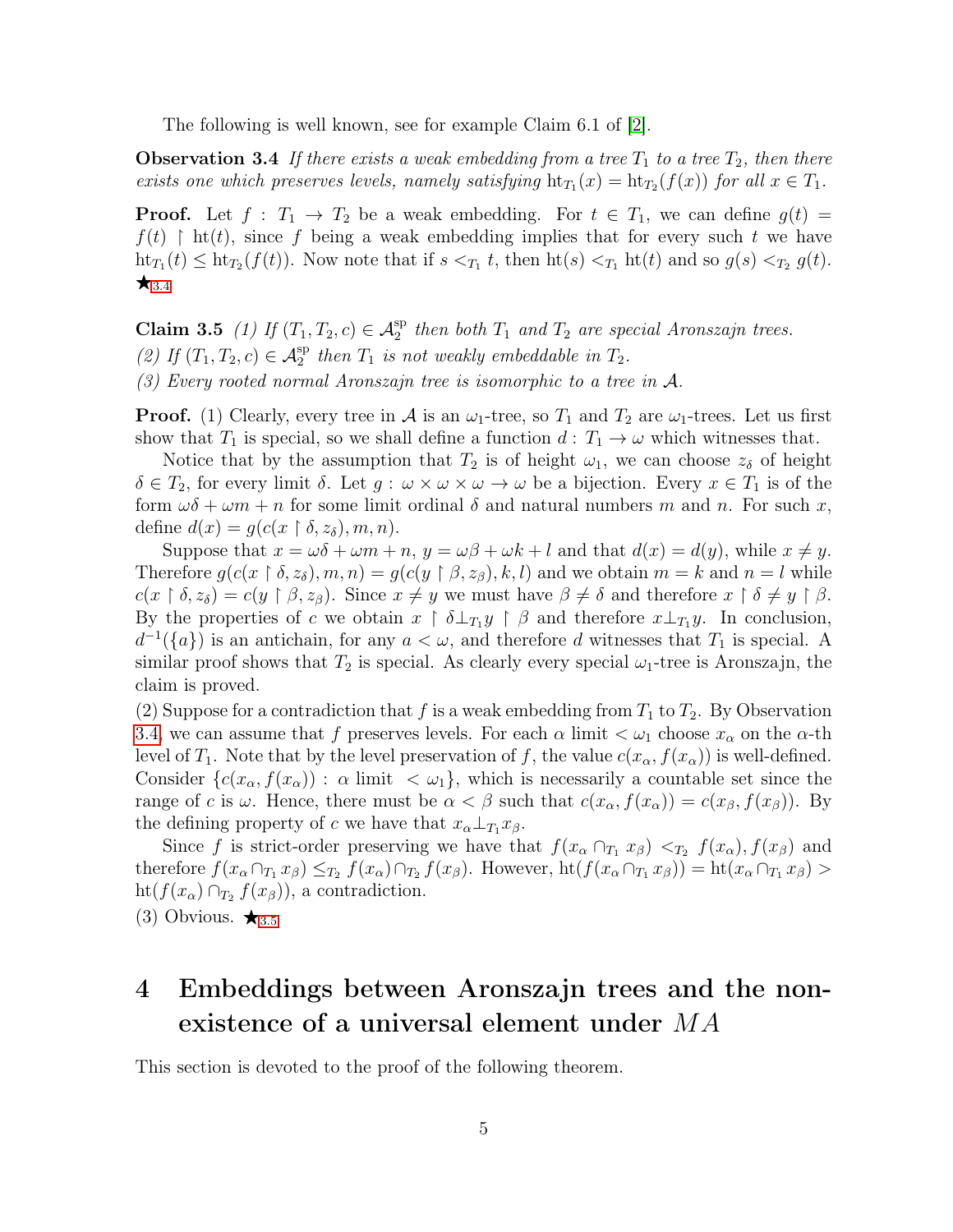**Theorem 4.1** For every tree  $T \in \mathcal{A}$ , there is a ccc forcing  $\mathbb{Q} = \mathbb{Q}(T)$  and a family  $\mathcal{F} = \mathcal{F}(T)$  of  $\aleph_1$ -many dense sets in Q such that every  $\mathcal{F}$ -generic filter adds a tree  $T^*$ in A and a function c such that  $(T^*,T,c)$  form a specialising triple. In particular,  $T^*$  is not weakly embeddable into T and, hence, under the assumption of  $MA(\omega_1)$  there is no Aronszajn tree universal under weak embeddings.

The latter is a result of Todorčević, see Theorem [2.1,](#page-2-0) to which our method gives an alternative proof. We shall break the proof of Theorem [4.1](#page-4-0) into the definition of the forcing and then several lemmas needed to make the desired conclusion.

<span id="page-5-2"></span>**Definition 4.2** Suppose that  $T \in \mathcal{A}$ , we shall define a forcing notion  $\mathbb{Q} = \mathbb{Q}(T)$  to consist of all  $p = (u^p, v^p, \leq_p, c^p)$  such that:

- 1.  $u^p \subseteq \omega_1 \cup \{ \langle \rangle \}, v^p \subseteq T$  are finite and  $\langle \rangle \in v^p$ ,
- 2. if  $\alpha \in v^p$  then there is  $\beta \in u^p$  with  $\text{ht}(\alpha) = \text{ht}(\beta)$ ,
- 3.  $\lt_p$  is a partial order on  $u^p$  such that  $\alpha \lt_p \beta$  implies  $\text{ht}(\alpha) < \text{ht}(\beta)$  and which fixes  $\alpha \cap_{\leq_p} \beta \in u^p$  for every two different elements  $\alpha, \beta$  of  $u^p$  and fixes the root  $\langle \rangle$  of  $u^p$ ,
- <span id="page-5-3"></span>4.  $c^p$  is a function from  $\bigcup_{\delta \text{ limit } < \omega_1} \text{lev}_{\delta}(u^p) \times \text{lev}_{\delta}(v^p)$  to  $\omega$  such that the analogue of the requirement from Definition [3.2](#page-3-0) holds, that is: if  $c(x_1, y_1) = c(x_2, y_2)$  and  $(x_1, y_1) \neq (x_2, y_2)$ , then  $\alpha(x_1, y_1) \neq \alpha(x_2, y_2)$ ,  $x_1 \perp_{T_1} x_2$ ,  $y_1 \perp_{T_2} y_2$  and  $\mathrm{ht}(x_1 \cap_{T_1} x_2) > \mathrm{ht}(y_1 \cap_{T_2} y_2).$

The order  $p \leq q$  on  $\mathbb Q$  is given by inclusion  $u^p \subseteq u^q, v^p \subseteq v^q, \langle p \rangle \subseteq \langle q, c^p \subseteq c^q$  with the requirement that if  $p \leq q$ , then the intersection and the root given by  $\lt_p$  are preserved  $in <sub>q</sub>$ .

<span id="page-5-1"></span>**Lemma 4.3** There is a family F of  $\aleph_1$ -many dense subsets of Q such that for any G which is  $F$ -generic, letting

 $T^* = \bigcup \{ \leq_p : p \in G \}$  and  $c = \bigcup \{ c^p : p \in G \}$ 

gives  $(T^*,T,c) \in \mathcal{A}_2^{\text{sp}}$ .

**Proof.** Clearly, for any filter G we have that  $T^*$  is a partial order on  $\omega_1$ . For every  $\alpha < \omega_1$  we have that  $lev_\alpha(T^*) \subseteq [\omega \alpha, \omega \alpha + \omega)$ , since the same is true for every  $\lt_p$  for  $p \in G$ . In particular,  $T^*$  is a tree. It is a rooted tree since every  $u^p$  for  $p \in G$  has the same root. Let us observe that  $T^*$  is normal, using the following claim.

<span id="page-5-0"></span>**Claim 4.4** Suppose that  $\beta_0, \beta_1 \in [\omega \delta, \omega \delta + \omega) \cap T^*$ , where  $\delta$  is a limit ordinal. Then there is  $\alpha \in T^*$  such  $\alpha \lt^* \beta_l$  for exactly one  $l < 2$ .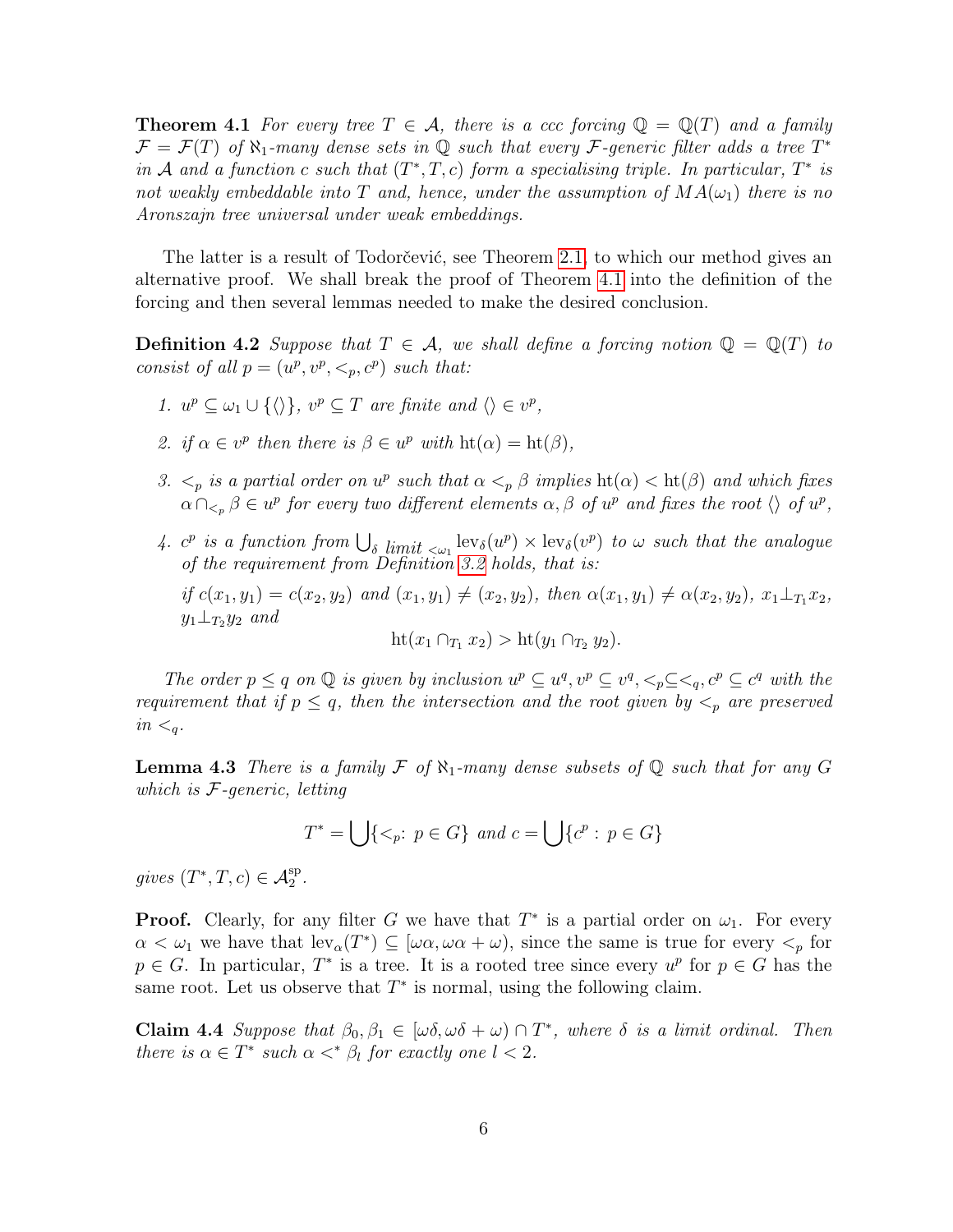**Proof.** We can find  $p \in G$  such that  $\beta_0, \beta_1 \in u^p$ . Therefore  $\lt_p$  fixes  $\beta = \beta_0 \cap \lt_p \beta_1$ and by the definition of the order in  $\mathbb Q$  we must have  $\beta = \beta_0 \cap \langle \beta_1, \beta_2 \rangle$ . Any  $\alpha \langle \beta_1 \rangle$  with  $\text{ht}(\alpha) > \text{ht}(\beta)$  satisfies the requirement.  $\bigstar_{4.4}$  $\bigstar_{4.4}$  $\bigstar_{4.4}$ 

We now show that with a judicious choice of  $\mathcal F$  we have that  $T^*$  is of height  $\omega_1$ .

<span id="page-6-0"></span>**Claim 4.5** For every  $\alpha < \omega_1$ , the set  $\mathcal{D}_{\alpha}$  of all p such that  $u^p$  has an element on level  $\alpha$  is dense.

**Proof.** Given  $\alpha < \omega_1$ , if  $u^p$  has no elements on level  $\alpha$ , we shall first choose a  $\gamma \in$  $[\omega \alpha, \omega \alpha + \omega]$  and extend the order  $\langle \omega \rangle$  to  $u^p \cup {\gamma}$  by letting  $\gamma$  be above the root  $\langle \omega \rangle$  of  $u^p$ but such that  $\beta \cap_{\leq P} \gamma = \langle \rangle$  for all  $\beta \in u^p$ . Since  $u^p$  did not have any elements on level  $\alpha$ , neither does  $v^p$ , so we do not have to worry about extending c to include pairs whose first coordinate is  $\gamma$ .  $\star$ <sub>[4](#page-6-0).5</sub>

We can conclude that  $T^*$  is a normal  $\omega_1$ -tree. The next density claim will show that c is defined on all  $\bigcup_{\delta \text{ limit } < \omega_1} \text{lev}_{\delta}(T^*) \times \text{lev}_{\delta}(T)$  to  $\omega$  and will therefore by Claim [3.5](#page-4-2) (1) imply that  $T^* \in \mathcal{A}$ .

<span id="page-6-1"></span>Claim 4.6 Suppose that  $\delta$  is a limit ordinal  $\langle \omega_1 \rangle$  and that there is x of height  $\delta$  in  $u^p$ . If  $y \in T$  is of height  $\delta$ , then p has an extension q such that  $y \in v^q$ , in other words, the set  $\mathcal{E}_y = \{q : y \in v^q\}$  is dense above p.

**Proof.** It suffices to let  $v^q = v^p \cup \{y\}$  and to extend  $c^p$  in a one-to-one way so that for any  $x \in u^p$  of height  $\delta$ , the value of  $c^q(x, y)$  is different from any values taken by  $c^p$ .  $\bigstar_{4.6}$  $\bigstar_{4.6}$  $\bigstar_{4.6}$ 

Let F consist of all sets  $\mathcal{D}_{\alpha}$  for  $\alpha < \omega_1$  and all sets  $\mathcal{E}_y$  defined in and Claim [4.6.](#page-6-1)

To finish the proof of Lemma [4](#page-5-1).3 we have that c is as required, since every  $p$  satisfies the requirement from [4.2\(](#page-5-2)[4](#page-5-1)).  $\star$ <sub>4.3</sub>

<span id="page-6-2"></span>**Lemma 4.7** The forcing  $\mathbb{Q}(T)$  is ccc.

**Proof.** Suppose that  $\langle p_{\zeta} : \zeta \langle \omega_1 \rangle$  is a given sequence of elements of  $\mathbb{Q}(T)$ . By extending each  $p_{\zeta}$  if necessary, we can assume that for each  $\zeta$  there is an element of  $v^{p_{\zeta}}$  and hence of  $u^{p_{\zeta}}$  of height  $\zeta$ . Let  $C = {\zeta \langle \omega_1 : \omega \zeta = \zeta \},$  so a club of  $\omega_1$ .

For  $\zeta \in C$  let us define  $q_{\zeta} = p_{\zeta} \upharpoonright \zeta$ , by which we mean:

- 1.  $u^{q_\zeta} = u^{p_\zeta} \cap (\zeta \cup \{\langle \rangle\}), v^{q_\zeta} = v^{p_\zeta} \cap (\zeta \cup \{\langle \rangle\}),$
- 2.  $\langle q_\zeta = \langle p_\zeta \rangle u^{q_\zeta}$  and

3. 
$$
c^{q_{\zeta}} = c^{p_{\zeta}} \upharpoonright (u^{q_{\zeta}} \times v^{q_{\zeta}}).
$$

There is a stationary set  $S \subseteq C$ , a condition  $q^*$  and integers  $n^*, m^* < \omega$  such that for every  $\zeta \in S$  we have: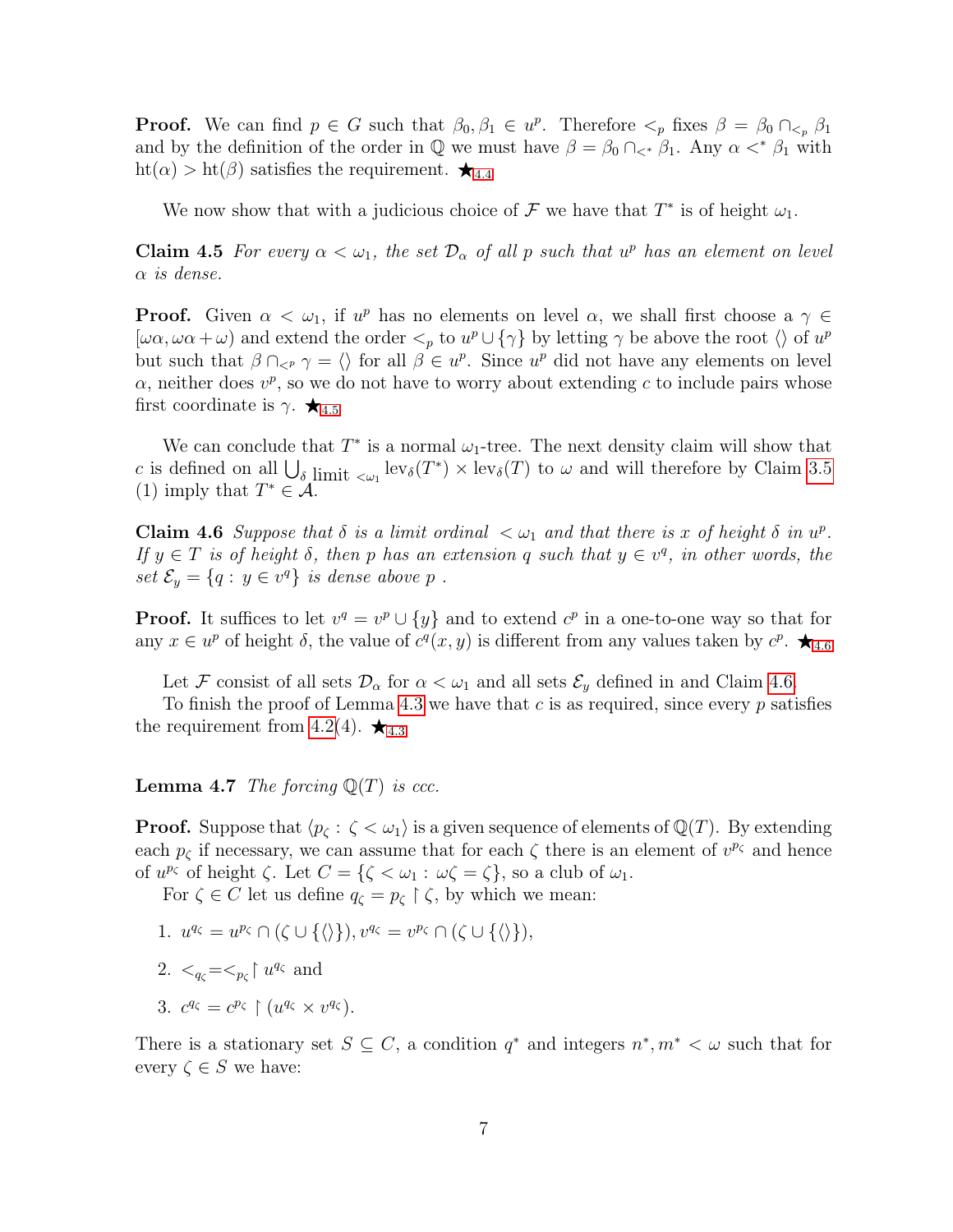- 1.  $q_{\zeta} = q^*$ ,
- 2. the size of  $u^{p_{\zeta}} \setminus u^{q^*}$  is  $n^*$  and the size of  $v^{p_{\zeta}} \setminus v^{q^*}$  is  $m^*$ . We enumerate them increasingly as ordinals in the form  $\langle x_i^{\zeta} \rangle$  $\frac{\zeta}{i}: i < n^* \rangle$  and  $\langle y_j^{\zeta} \rangle$  $j \in j < m^* \rangle$ ,
- 3. the value of  $c^{p_{\zeta}}(x_i^{\zeta})$  $_{i}^{\zeta },y_{j}^{\zeta }$  $j$ ) and the fact that it is defined or not depends only on i and j and not on  $\zeta$ , and
- 4. letting  $\gamma^* = \max(u^{q^*} \cup v^{q^*})$ , we have  $\min(u^{p_{\zeta}} \setminus u^{q^*}) > \gamma^* + \omega$  and similarly for  $v^{p_{\zeta}} \setminus v^{q^*}.$

By thinning further, we may assume that for every  $\varepsilon < \zeta$  in S,

- $u^{p_{\varepsilon}} \cup v^{p_{\varepsilon}} \subseteq \zeta$ ,
- the unique ordinal-order-preserving functions  $f_{\varepsilon,\zeta}$  from  $u^{p_{\varepsilon}}$  to  $u^{p_{\zeta}}$  and  $g_{\varepsilon,\zeta}$  from  $v^{p_{\varepsilon}}$ to  $v^{p_{\zeta}}$  give rise to an isomorphism between  $p_{\varepsilon}$  to  $p_{\zeta}$  which fixes  $q^*$ . In particular, it maps  $\langle p_{\varepsilon} \rangle$  to  $\langle p_{\zeta} \rangle$  fixing  $u^{q^*}$  and similarly for  $\langle T | v^{p_{\varepsilon}} \rangle$  and  $\langle T | v^{p_{\zeta}} \rangle$ .
- for every  $\alpha \in v^{p_{\zeta}} \setminus v^{p_{\varepsilon}}$  we have that  $\alpha \upharpoonright_T (\gamma^* + \omega) = g_{\varepsilon,\zeta}^{-1}(\alpha) \upharpoonright_T (\gamma^* + \omega)$ .

Let us now consider what could render two conditions  $p_{\varepsilon}$  and  $p_{\zeta}$  for  $\varepsilon$  and  $\zeta$  in S, incompatible. The minimum requirement on a condition q with  $q \geq p_{\varepsilon}, p_{\zeta}$  would be that  $u^q \supseteq u^{p_{\varepsilon}} \cup u^{p_{\zeta}}$  and  $v^q \supseteq v^{p_{\varepsilon}} \cup v^{p_{\zeta}}$ . It may happen that there are  $i < n^*$  and  $j < m^*$  such that  $x_i^{\varepsilon} \in u^{p_{\varepsilon}} \setminus \varepsilon$  and  $y_j^{\varepsilon} \in v^{p_{\varepsilon}} \setminus \varepsilon$ , so  $x_i^{\zeta} \in u^{p_{\zeta}} \setminus \zeta$  and  $y_j^{\zeta} \in v^{p_{\zeta}} \setminus \zeta$ , such that  $c(x_i^{\varepsilon}, y_j^{\varepsilon})$ is defined, and hence  $c(x_i^{\zeta})$  $_{i}^{\zeta },y_{j}^{\zeta }$  $g_j^{\zeta}$ ) is defined and  $c(x_i^{\zeta})$  $_{i}^{\zeta },y_{j}^{\zeta }$  $g_j^{\zeta}$ ) =  $c(x_i^{\varepsilon}, y_j^{\varepsilon})$ . However, for all we know,  $y_j^{\varepsilon}$  and  $y_j^{\zeta}$  might be compatible in T and therefore we run into a problem with the requirement [\(4\)](#page-5-3) of Definition [4.2](#page-5-2) of the forcing. We shall solve this difficulty by invoking the following lemma, essentially due to Baumgartner, Malitz and Reindhardt [\[1\]](#page-14-4), here taken from Jech's book [\[4\]](#page-14-5), where one can find a proof. In fact, although the book states the Claim in terms of Aronszajn trees, the same proof works for any tree of height and cardinality  $\omega_1$ , as long as the tree does not have an uncountable branch. We shall use that fact in [§5,](#page-8-1) so we state the claim in these terms.

<span id="page-7-0"></span>Claim 4.8 ([\[4\]](#page-14-5), Lemma 16.18) If T is tree of height and cardinality  $\omega_1$  with no uncountable branches and W is an uncountable collection of finite pairwise disjoint subsets of **T**, then there exist  $s, s' \in W$  such that any  $x \in s$  is incomparable with any  $y \in s'$ .

We can now apply Claim [4.8](#page-7-0) to find  $\varepsilon < \zeta$  both in S such that any  $y_j^{\varepsilon}$  is incomparable with any  $y_i^{\zeta}$ <sup>5</sup><sub>j</sub>. Now we claim that  $p_{\varepsilon}$  and  $p_{\zeta}$  are compatible. Let us start by defining  $v = v^{p_{\varepsilon}} \cup v^{p_{\zeta}}$  and  $u' = u^{p_{\varepsilon}} \cup u^{p_{\zeta}}$ . In order to get a condition we shall have to extend u' and also define  $\lt$ , but note already that if  $\alpha \in v$ , then there is an element of height ht( $\alpha$ ) in u', since the analogue is true about  $u^{p_{\varepsilon}}$  and  $u^{p_{\zeta}}$ . So conditions 1. and 2. of Definition [4.2](#page-5-2) are easy to fulfil and it is condition 4. that is difficult. Once we fulfil it, that Condition 3. will follow from the proof.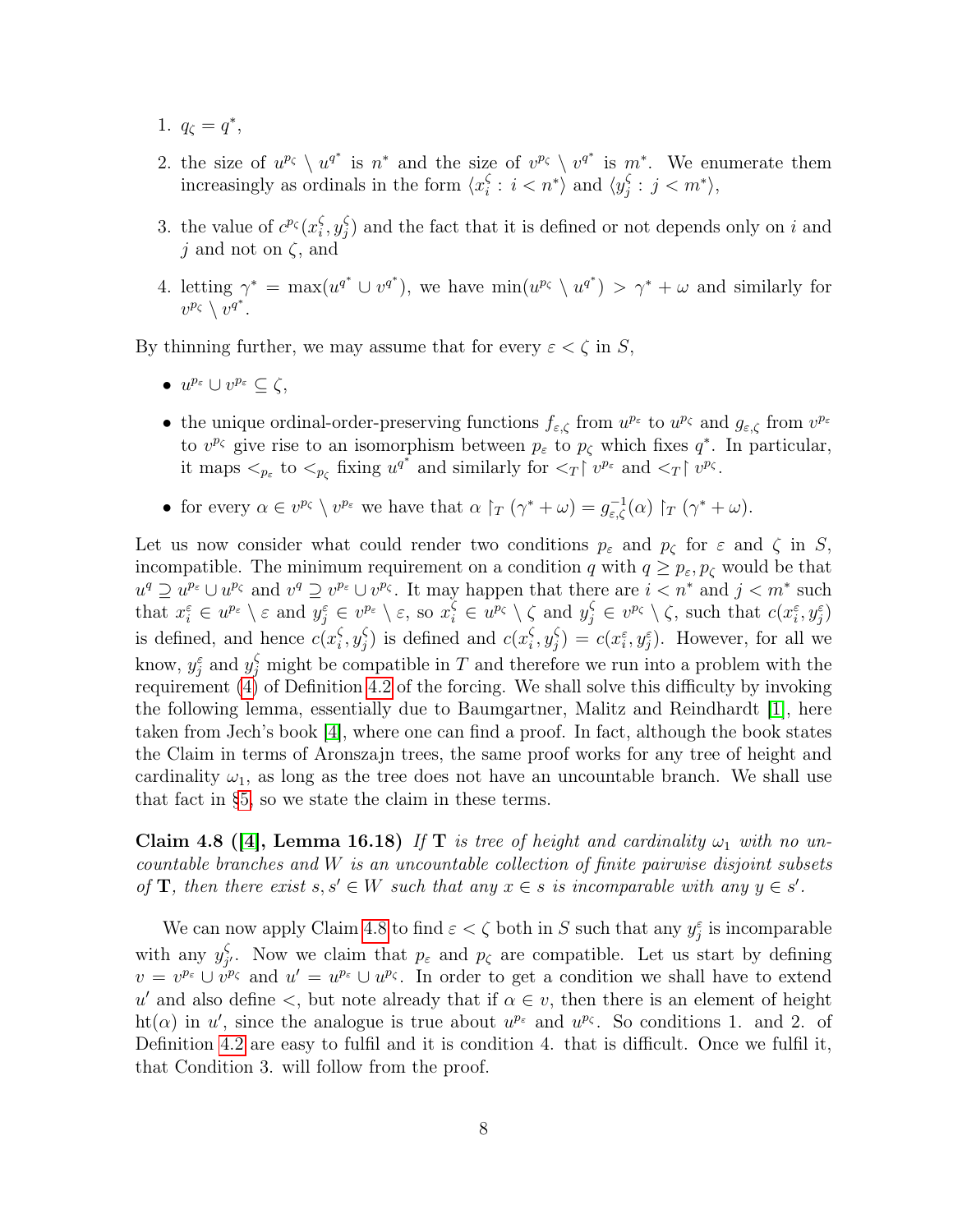Our choices so far imply that  $c = c^{p_{\varepsilon}} \cup c^{p_{\zeta}}$  is a well defined function. In order to use it to fulfil condition 4. of Definition [4.2,](#page-5-2) we have to check through all the pairs  $(x_1, y_1) \neq (x_2, y_2)$  in  $\bigcup_{\delta}$  limit  $\langle \omega_1 | \text{ev}_{\delta}(u') \times \text{lev}_{\delta}(v) \rangle$  such that  $c(x_1, y_1) = c(x_2, y_2)$ . If  $(x_1, y_1), (x_2, y_2)$  are both in dom $(c^{p_{\varepsilon}})$  or both are in dom $(c^{p_{\zeta}})$ , then the condition 4. is satisfied for them, so the interesting case is when they are not.

Therefore  $\alpha(x_1, y_1) \neq \alpha(x_2, y_2)$ , and let us suppose, without loss of generality, that  $\alpha(x_1, y_1) < \alpha(x_2, y_2)$ . Then necessarily  $(x_1, y_1) \in \text{dom}(c^{p_{\varepsilon}}) \setminus \text{dom}(c^{p_{\zeta}})$  and  $(x_2, y_2) \in$  $dom(c^{p_{\zeta}}) \setminus dom(c^{p_{\zeta}})$ . We have assured that this implies that  $y_1$  and  $y_2$  are incompatible in T. Let  $\gamma = \text{ht}(y_1 \cap_T y_2)$ , so  $\gamma < \alpha(x_1, y_1)$ . So far we know nothing about  $x_1 \cap x_2$ since neither  $\lt_{p_\varepsilon}$  nor  $\lt_{p_\varepsilon}$  have the pair  $(x_1, x_2)$  in its domain. Knowing that  $\alpha(x_1, y_1)$  is a limit ordinal, we are going to choose a successor ordinal  $\beta_{x_1,x_2}$  above  $\max(\gamma, \gamma^*)$  and below  $\alpha(x_1, y_1)$  and an ordinal  $w_{x_1, x_2}$  of height  $\beta_{x_1, x_2}$  which is not  $\langle p_{\varepsilon}$  above any element of  $u^{p^e}$ . We shall add  $w_{x_1,x_2}$  to u' and declare  $w_{x_1,x_2} = x_1 \cap \{x_2\}$ . We do this for all pairs relevant to condition 4., by induction on the number of such pairs, each time avoiding all interaction with what we have already chosen. At the end let  $u$  be the union of  $u'$ and the set of all such  $w_{x_1,x_2}$ . Since the new elements are all of successor height, this will not bring us in danger of creating new instances of condition 4. Finally, to fulfil condition 3. we need to extend  $\lt_{p_{\varepsilon}} \cup \lt_{p_{\zeta}}$  to a partial order  $\lt$  on u which will respect the commitments on  $\cap_{\leq}$  which we have just made, which is possible by the way we chose  $\beta_{x_1,x_2}$ .

Then the condition  $q = (u, v, <, c)$  is a common extension of  $p_{\varepsilon}, p_{\zeta} \star q_{4.7}$  $p_{\varepsilon}, p_{\zeta} \star q_{4.7}$  $p_{\varepsilon}, p_{\zeta} \star q_{4.7}$ 

**Proof.** (of Theorem [4.1\)](#page-4-0) To finish the proof, we suppose that we are in a model of  $MA(\omega_1)$  and that T is an Aronszajn tree. Without generality, passing to a weakly biembeddable copy and adding a root if necessary, we can assume that T is rooted and normal. Then by forcing by the ccc forcing  $\mathbb{Q}(T)$  (Lemma [4.7\)](#page-6-2) and intersecting  $\aleph_1$  many dense sets  $\mathcal{D}_{\alpha}$  for  $\alpha < \omega_1$  (Claim [4.5\)](#page-6-0) and  $\mathcal{E}_y$  for  $y \in T$  (Claim [4.6\)](#page-6-1), we obtain that the generic Aronszajn tree  $T^*$  does not weakly embed into T (Lemma [4.3](#page-5-1) and Claim [3.5\(](#page-4-2)2)). Therefore, T is not universal, and since T is arbitrary, the theorem is proved.  $\star_{4.1}$  $\star_{4.1}$  $\star_{4.1}$ 

<span id="page-8-2"></span>Remark 4.9 Theorem [4.1](#page-4-0) gives another proof of the main result of [\[1\]](#page-14-4), which is that under  $MA(\omega_1)$  all Aronszajn trees are special and another proof of Theorem [2.1.](#page-2-0)

## <span id="page-8-1"></span>5 Embedding wide Aronszajn trees into Aronszajn trees

<span id="page-8-0"></span>This section is devoted to the proof of the following theorem:

**Theorem 5.1** For every tree  $T \in \mathcal{T}$ , there is a ccc forcing  $\mathbb{P} = \mathbb{P}(T)$  and a family  $\mathcal{H} = \mathcal{H}(T)$  of  $\aleph_1$  many dense sets in  $\mathbb{P}$ , such that every H-generic filter adds a tree in A into which T weakly embeds. In particular, under the assumption of  $MA(\omega_1)$ , the class A is cofinal in the class  $(\mathcal{T}, \leq)$ .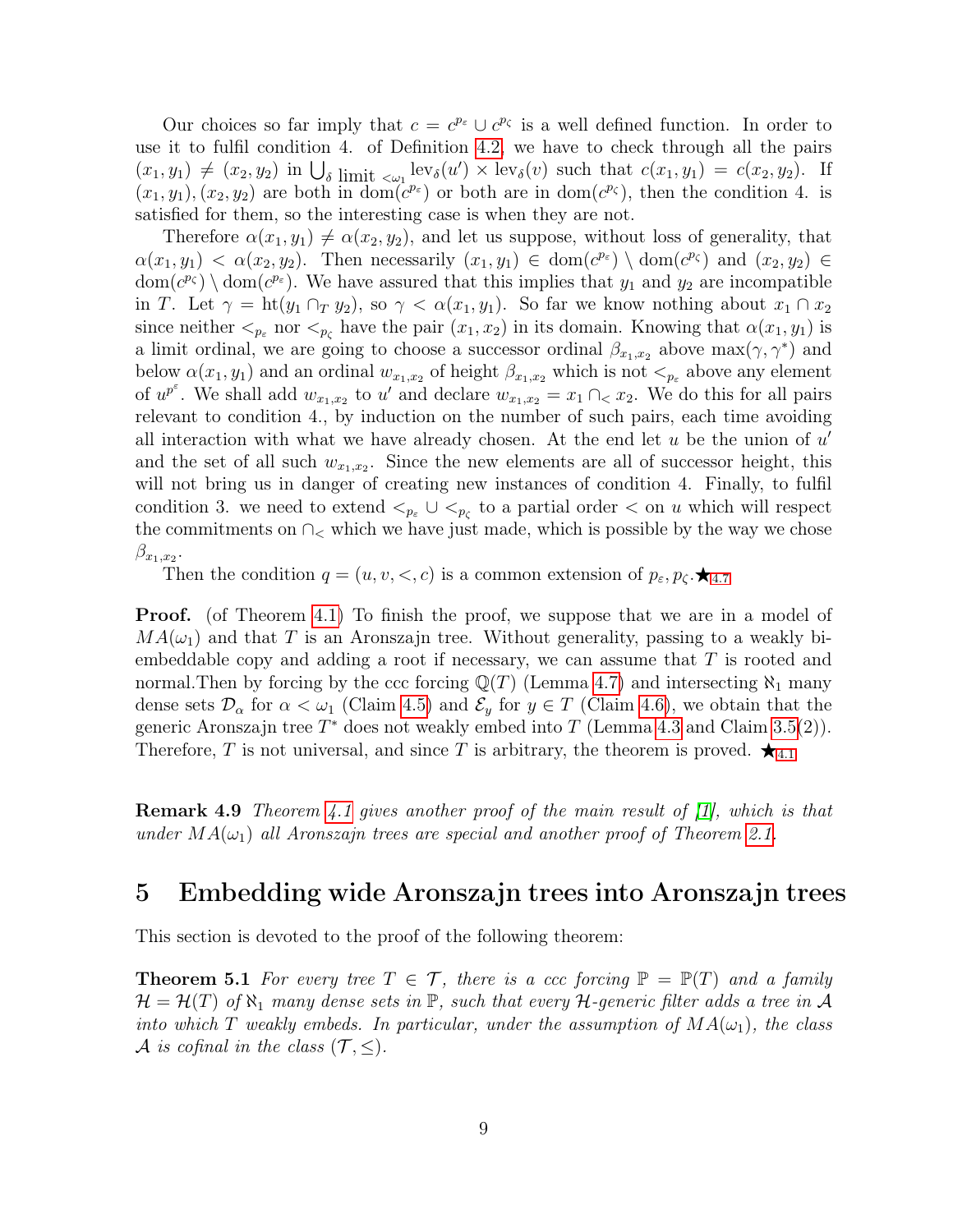Following the pattern from Section [§4,](#page-4-3) we shall break the proof into the definition of the forcing and then several lemmas needed to make the desired conclusion. The forcing is dual to the one in [§4,](#page-4-3) in the sense that we now start with a tree T in  $\mathcal T$  and generically add an Aronszajn tree that  $T$  weakly embeds to. We use the control function  $c$  to make sure that the generic tree does not have an uncountable branch.

For the definition of the forcing, we represent every  $T \in \mathcal{T}$  by an isomorphic copy which is a subtree of  $\omega_1$ <sup>2</sup> $\omega_1$ .

**Definition 5.2** Suppose that  $T \subseteq \{0, 1\}$  is a tree of size  $\aleph_1$  and with no uncountable branches, we define a forcing notion  $\mathbb{P} = \mathbb{P}(T)$  to consist of all  $p = (u^p, v^p, \leq_p, f^p, c^p)$ such that:

- 1.  $u^p \subseteq T$ ,  $v^p \subseteq \omega_1$  are finite and  $\langle \rangle \in u^p$ ,
- 2.  $u^p$  is closed under intersections,
- 3.  $\lt_p$  is a partial order on  $v^p$ ,
- 4.  $f^p$  is a surjective weak embedding from  $(u^p, \subset)$  onto  $(v^p, \leq_p)$ ,
- 5. for every  $\eta \in u^p$ , we have  $\text{ht}(f^p(\eta)) = \text{lg}(\eta)$  (notice that  $\text{lg}(\eta) = \text{ht}_T(\eta)$ , since  $\eta$  is a sequence of ordinals),
- 6.  $c^p$  is a function from  $v^p$  into  $\omega$  such that

$$
\alpha <_{p} \beta \implies c^{p}(\alpha) \neq c^{p}(\beta).
$$

The order  $p \leq q$  on  $\mathbb P$  is given by inclusion:  $u^p \subseteq u^q, v^p \subseteq v^q, \leq_p \subseteq \leq_q$  and  $c^p \subseteq c^q$ .

<span id="page-9-1"></span>**Lemma 5.3** There is a family H of  $\aleph_1$ -many dense subsets of  $\mathbb P$  such that for any G which is H-generic, letting

$$
T^* = \bigcup \{ \leq_p : p \in G \}, f = \bigcup \{ f^p : p \in G \}, \text{ and } c = \bigcup \{ c^p : p \in G \},\
$$

we have that  $T^*$  is an Aronszajn tree,  $f$  is a level-preserving weak embedding of  $T$  into  $T^*, c: T^* \to \omega \text{ and } \alpha <_{T^*} \beta \implies c(\alpha) \neq c(\beta)$ .

**Proof.** Clearly, for any filter G the set  $T^*$  is a partial order on a subset of  $\omega_1$ , c is a well defined function into  $\omega$  and f is a function from a subset of T into T<sup>\*</sup> which is a weak embedding of its domain into its range. In addition,  $f$  is level-preserving in the sense that for all  $\eta \in \text{dom}(f)$  we have  $\text{ht}(f(\eta)) = \lg(\eta)$  and c satisfies  $\alpha \leq_{T^*} \beta \implies c(\alpha) \neq c(\beta)$ . To finish the proof of the Lemma, we prove the following three claims.

<span id="page-9-0"></span>Claim 5.4 (Density Claim) There is a set  $\mathcal H$  of  $\aleph_1$  many dense subsets of  $\mathbb P$  such that if  $G$  is  $H$ -generic, then domain of  $f^*$  is  $T$ .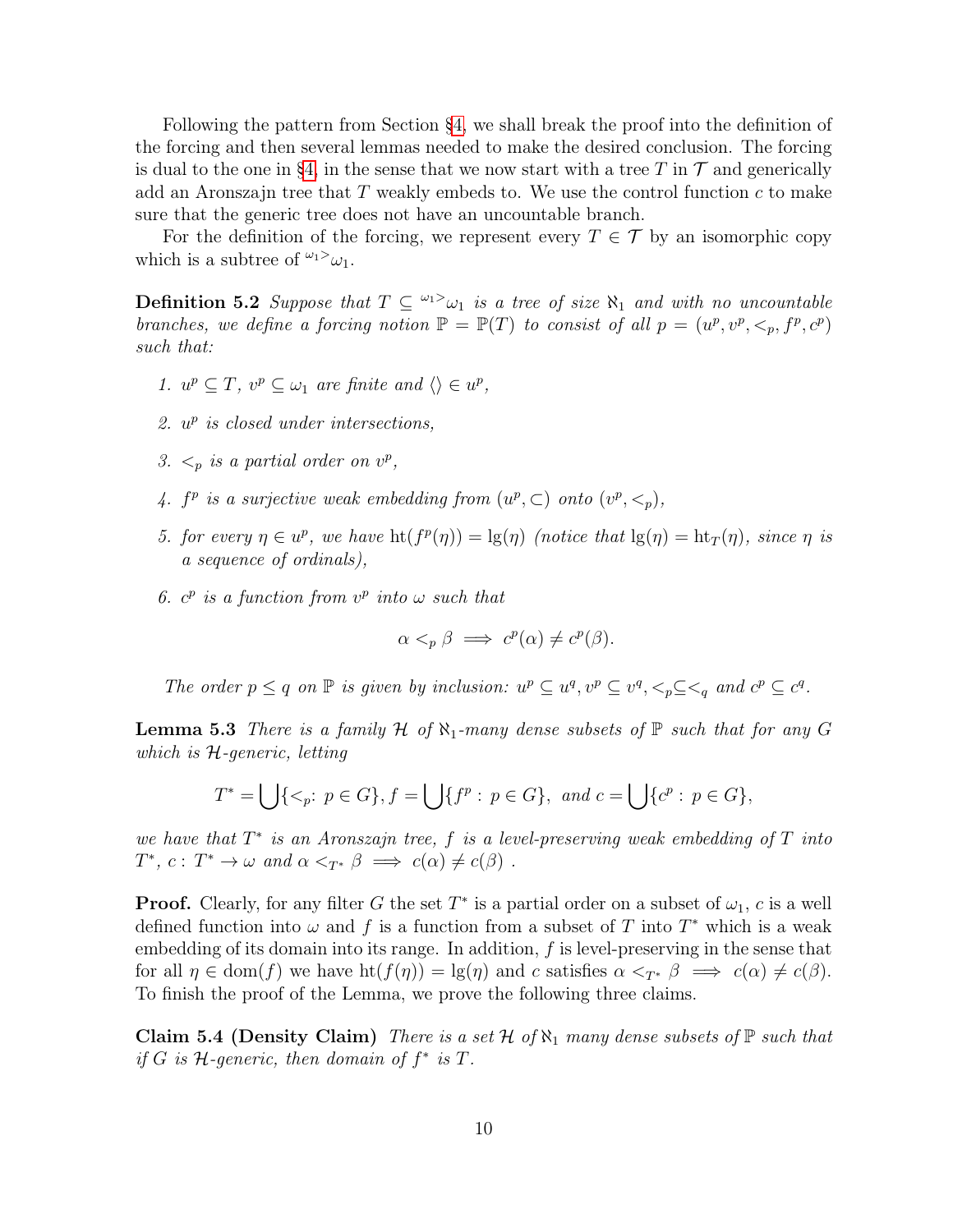**Proof.** Let  $\rho \in T$ , we shall show that  $\mathcal{E}_{\rho} = \{p \in \mathbb{P} : \rho \in \text{dom}(f^p)\}\$ is dense. Suppose that  $p \in P$  is given and suppose that  $p \notin \mathcal{E}_{\rho}$ . We shall define an extension q of p which is in  $\mathcal{E}_{\rho}$ . Let us define  $u_0^q = u^p \cup {\{\rho\}}$ . Let  $\alpha = \lg(\rho)$ . We shall first extend  $f^p$  to  $u_0^q$  $\frac{q}{0}$ . For the ease of reading, we divide the proof into steps.

(1) The first case is that either there is no  $\tau \in u^p$  with  $\rho \subset \tau$ , or that there are such  $\tau$ but there is no  $\tau', \rho' \in u^p$  such that  $\lg(\rho') = \alpha, \ \rho' \subset \tau'$  and  $f^p(\tau') = f^p(\tau)$ . In this case choose  $\gamma \in [\omega \alpha, \omega \alpha + \omega) \setminus v^p$  and define  $v_0^q = v^p \cup {\gamma}$ ,  $f^q(\rho) = \gamma$ . Let  $\gamma > q \beta$  for any  $\beta = f^p(\sigma)$  for some  $\sigma \subset \rho$  and  $\gamma <_{q} \delta$  for any  $\delta = f^p(\tau)$  for  $\rho \subset \tau$  and  $\tau \in u^p$ . Then the relation  $\lt_q$  is a partial order. We let  $c^q(\gamma)$  be any value in  $\omega$  not taken by  $c^p$ .

(2) This step is **the main point**. It is that there is  $\tau \in u^p$  with  $\rho \subset \tau$  and  $\tau', \rho' \in u^p$  such that  $\lg(\rho') = \alpha, \ \rho' \subset \tau'$  and  $f^p(\tau') = f^p(\tau)$ . In this case we shall have  $v_0^q = v^p, \langle v_0^q = \langle v \rangle$ and  $c^q = c^p$ , so let us show how to extend  $f^p$  to  $f^q$ . Let  $\tau$  be of the least length among all  $\tau$ s as in the assumption of this case. We are then obliged to let  $f^q(\rho) = f^p(\rho')$ , since  $f^p(\tau)$  can have only one restriction to the level  $\alpha$  and  $f^p(\rho')$  is already such a restriction. Note that for any  $\tau'', \rho'' \in u^p$  such that  $\lg(\rho'') = \alpha, \rho'' \subset \tau'', \text{ } f^p(\tau'') = f^p(\tau), \text{ we must}$ have  $f^p(\rho'') = f^p(\rho')$  since  $f^p$  is a weak embedding. However, there is a *possible problem*: there could be  $\sigma, \sigma'$  and  $\rho''$  such that  $\lg(\rho'') = \alpha, \ \rho \subset \sigma, \ \rho'' \subset \sigma', \ f^p(\sigma) = f^p(\sigma'),$ which would force us to have  $f^p(\rho) = f^p(\rho'')$ , but maybe  $f^p(\rho'') \neq f^p(\rho')$ . Luckily, this cannot happen since  $u^p$  is closed under intersections, so for any such  $\sigma$  we would have  $\rho = \sigma \cap \tau \in u^p$ , which is not the case. In fact, any  $\sigma \in u^p$  with  $\rho \subset \sigma$  must satisfy  $\tau \subseteq \sigma$ .



(3) Now we know what  $f^q(\rho)$  is and we have to discuss the closure under intersections. If there is  $\tau \in u^p$  with  $\rho \subset \tau$ , then taking such  $\tau$  of minimal length, we have that for every  $\sigma \in u^p$ ,  $\rho \cap \sigma = \tau \cap \sigma$ , by the minimality of the length of  $\tau$  and the fact that  $u^p$  is closed under intersections. In this case we let  $u^q = u_0^q$  $_0^q$  and  $v^q = v_0^q$  $_0^q$  and we are done. So suppose that there is no such  $\tau$ . Let  $\sigma \in u^p$  be the longest initial segment of  $\rho$  which is in  $u^p$ , which exists since  $u^p$  is finite and it contains  $\langle \rangle$ . Then, if there are intersections of the elements of  $u_0^q$  which are not already be in  $u_0^q$ <sup>q</sup>, they must be of the form  $\tau \cap \rho$ for some  $\tau \in u^p$  with  $\sigma \subset \tau$ . Moreover, by the closure of  $u^p$  under intersections and the choice of  $\sigma$ , there is a single  $\tau \in u^p$  of least length which satisfies  $\tau \subseteq \tau'$  for any other such  $\tau'$ . We then add  $\tau \cap \rho$  to  $u_0^q$  $\frac{q}{0}$  to form  $u^q$  and we note that this set is now closed under intersections. If  $u^q = u_0^q$  $\stackrel{q}{\substack{0}}$ , then we are done. Otherwise,  $u^q \setminus u_0^q$  $_0^q$  is a singleton and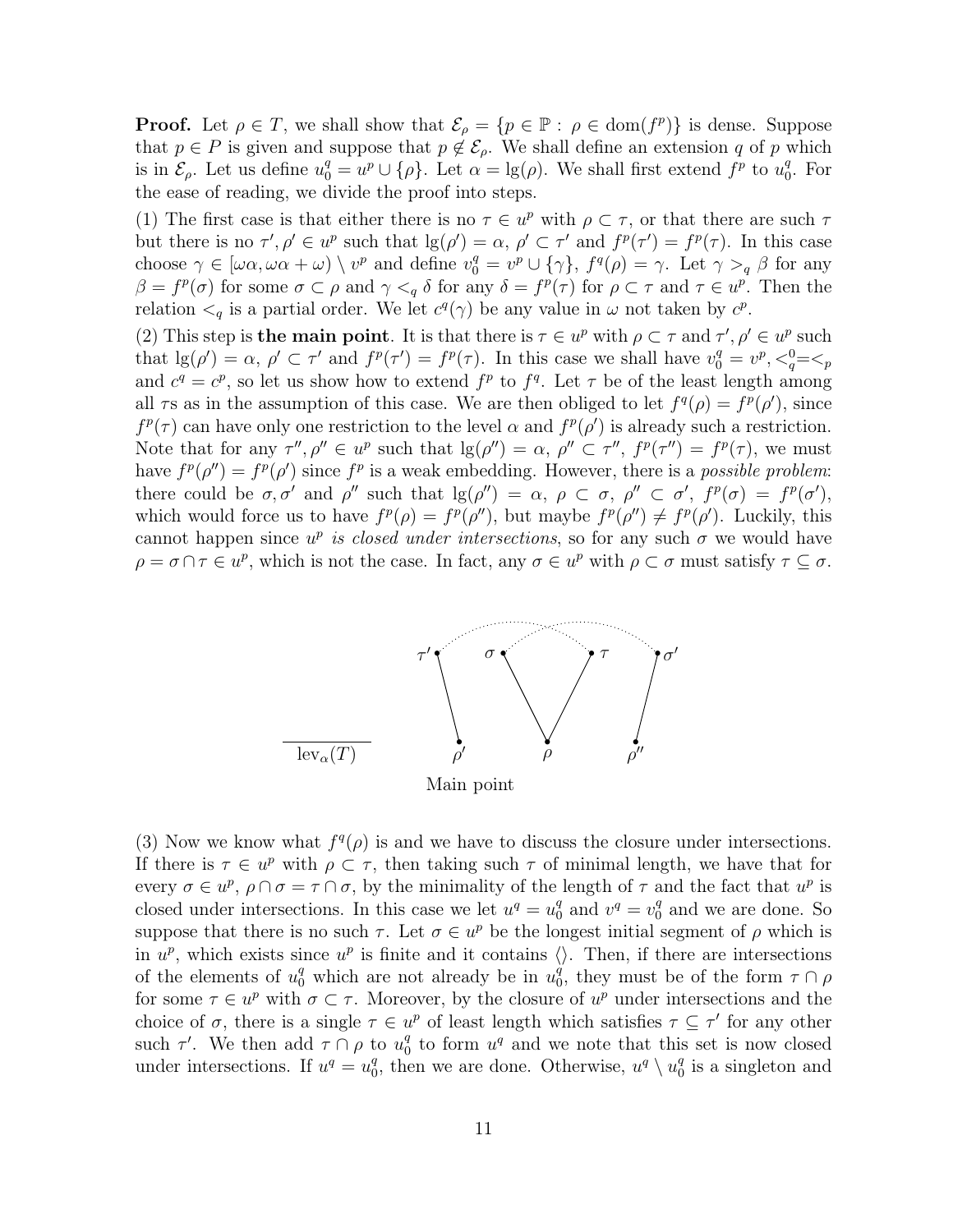let  $\beta$  be such that the unique element of  $u^q \setminus u_0^q$  $\frac{q}{0}$  of length  $\beta$ . We then choose an ordinal  $\gamma_{\beta} \in [\omega, \omega\beta + \omega] \setminus \text{ran}(f^p)$  and we let  $f^p(\sigma) <_q \gamma_{\beta} <_q f^q(\rho)$ . We extend  $\langle q \rangle$  by transitivity. Finally we choose an element  $c_{\beta} \in \omega \setminus \text{ran}(c_0^{\hat{q}})$  $c_0^q$ ) and let  $c^q(\gamma_\beta) = c_\beta$ .

To finish the proof of the claim, let H consist of all  $\mathcal{E}_{\rho}$  for  $\rho \in T$ .  $\bigstar_{5.4}$  $\bigstar_{5.4}$  $\bigstar_{5.4}$ 

<span id="page-11-0"></span>**Claim 5.5** For every  $\alpha < \omega_1$  we have that  $lev_{\alpha}(T^*) \subseteq [\omega \alpha, \omega \alpha + \omega)$  and  $T^*$  has size  $\aleph_1$ .

**Proof.** It follows from the definition of the forcing that  $\text{ran}(f^p \restriction (\text{lev}_\alpha(T)) \subseteq [\omega \alpha, \omega \alpha + \omega)$ for every  $p \in \mathbb{P}$ . That every  $lev_{\alpha}(T)$  is non-empty follows from Claim [5.4.](#page-9-0)  $\bigstar_{5.5}$  $\bigstar_{5.5}$  $\bigstar_{5.5}$ 

We can conclude that  $T^*$  is an  $\omega_1$ -tree. By genericity we have that the domain of c is  $T^*$  and that  $c: T^* \to \omega$  satisfies  $\alpha <_{p} \beta \implies c^p(\alpha) \neq c^p(\beta)$ .

<span id="page-11-1"></span>Claim  $5.6$   $T^*$  has no uncountable branch.

**Proof.** This is an easy consequence of the properties of c, namely c is 1-1 on any branch, and its range is a subset of  $\omega$ .  $\star$ <sub>[5](#page-11-1).6</sub>

Therefore  $T^*$  is an Aronszajn tree. To finish the proof of the lemma, it remains to verify that  $f: T \to T^*$  is a weak embedding, which follows from the genericity.  $\bigstar_{5.3}$  $\bigstar_{5.3}$  $\bigstar_{5.3}$ 

#### <span id="page-11-2"></span>**Lemma 5.7** The forcing  $\mathbb{P}(T)$  is ccc.

**Proof.** Recalling that the elements  $\rho$  of T are functions from a countable ordinal to  $\omega_1$ , we shall use the notation  $\rho \restriction \alpha$  to denote the restriction of  $\rho$  to  $\lg(\rho) \cap \alpha = \max\{\lg(\rho), \alpha\}$ and  $\rho(\beta)$  for the value of  $\rho$  at  $\beta \in \lg(\rho)$ . Also observe that  $\lg(\rho) = \text{dom}(\rho)$ .

Suppose that  $\langle p_{\zeta} : \zeta < \omega_1 \rangle$  is a given sequence of elements of  $\mathbb{P}(T)$ . By extending each  $p_{\zeta}$  if necessary, using the density of the sets  $\mathcal{E}_{\rho}$  from Claim [5.4,](#page-9-0) we can assume that for each  $\zeta < \omega_1$ :

- (a) there is an element of  $u^{p_{\zeta}}$  and hence of  $v^{p_{\zeta}}$  of height  $\zeta$ , and that
- (b) for every  $\rho \in u^{p_{\zeta}}$  and every  $\beta < \lg(\rho)$  such that there is an element of  $u^{p_{\zeta}}$  of height β, the point  $\rho \restriction \beta$  is in  $u^{p_\zeta}$ .

Let

$$
C = \left\{ \zeta < \omega_1 : \, \omega \zeta = \zeta \text{ and } (\forall \varepsilon < \zeta) \max \{ \lg(\rho), \rho(\alpha) : \, \rho \in u^{p_{\varepsilon}}, \alpha < \lg(\rho) \} \, < \zeta \right\},
$$

so C is a club of  $\omega_1$  consisting of limit ordinals. By extending again if necessary, we shall require that for every  $\zeta \in C$ , there is an element in  $u^{p_{\zeta}}$  of height in  $(0, \zeta)$ . For  $\zeta \in C$  let us define  $q_{\zeta} = p_{\zeta} \upharpoonright \zeta$ , by which we mean:

1. 
$$
u^{q_{\zeta}} = u^{p_{\zeta}} \cap {}^{<\zeta}\omega_1, v^{q_{\zeta}} = v^{p_{\zeta}} \cap \zeta,
$$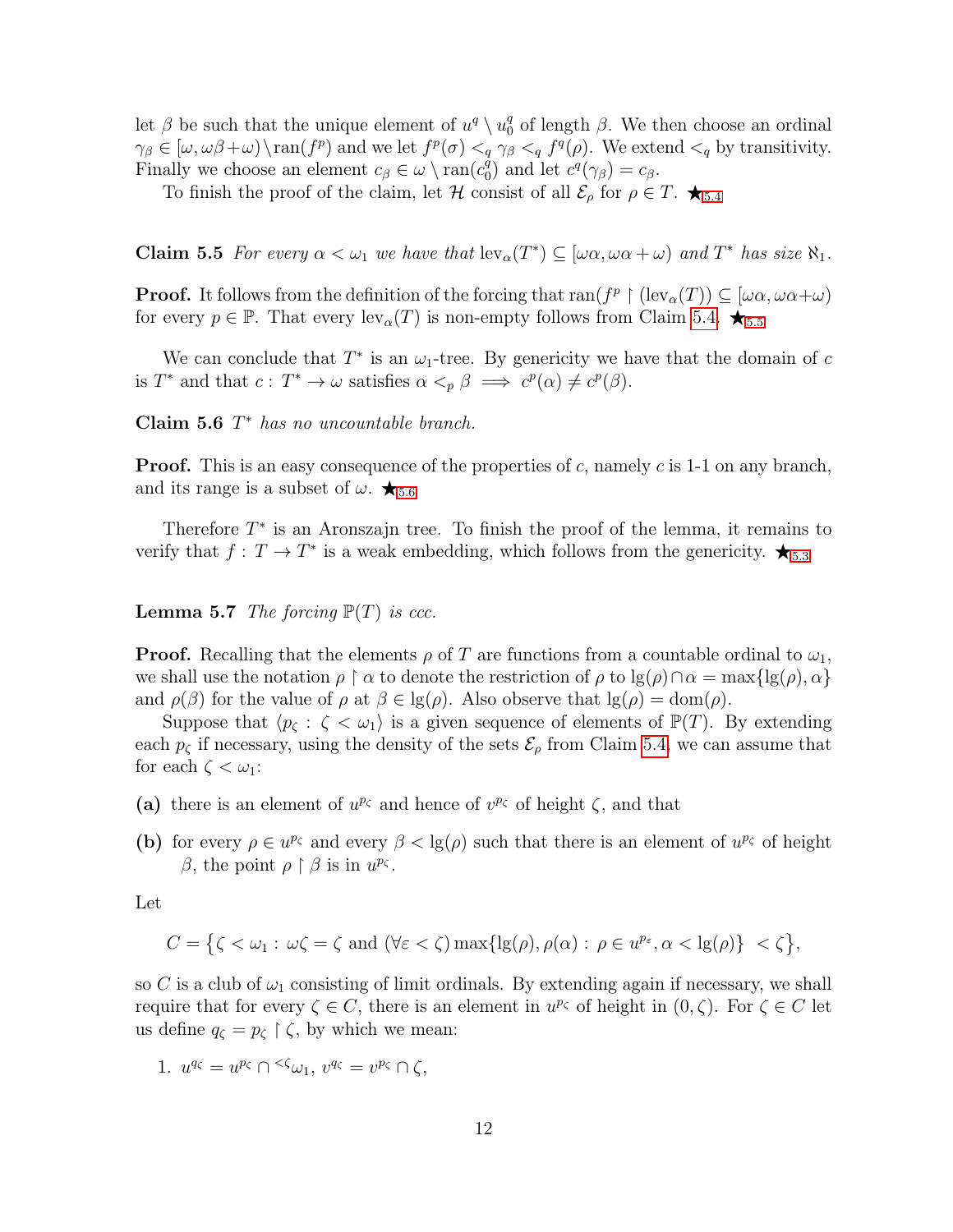- 2.  $\langle q_\zeta = \langle p_\zeta | v^{q_\zeta} \rangle$  and
- 3.  $f^{q^{\zeta}} = f^{p^{\zeta}} \restriction u^{q_{\zeta}}, c^{q_{\zeta}} = c^{p_{\zeta}} \restriction v^{q_{\zeta}}.$

Applying the Fodor Lemma and the Delta-System Lemma, we obtain a stationary set  $S \subset C$  such that:

- 1. for every  $\zeta \in S$  we have:  $v^{q_{\zeta}} = v^*$ ,  $\langle q_{\zeta} = \langle e^{q_{\zeta}} \rangle = c^*$  are fixed,
- 2. the sets  $u^{q_\zeta}$  form a  $\Delta$ -system with root  $u^*$ ,
- 3. for every  $\varepsilon < \zeta \in S$  there is a level-preserving order isomorphism  $\varphi_{\varepsilon,\zeta}$  from  $u^{q_{\varepsilon}}$  to  $u^{q_{\zeta}}$  which is identity on  $u^*$ <sup>[2](#page-12-0)</sup>
- 4. for every  $\varepsilon < \zeta \in S$ ,  $f^{q_{\varepsilon}} = f^{q_{\zeta}} \circ \varphi_{\varepsilon,\zeta}$ ,
- 5. for every  $\varepsilon < \zeta \in S$ , there is an order preserving isomorphism  $\psi_{\varepsilon,\zeta}$  from  $(u^{p_{\varepsilon}}, \subseteq)$  to  $(u^{p_{\zeta}}, \subseteq)$  which extends  $\varphi_{\varepsilon,\zeta}$  and such that  $f^{p_{\varepsilon}} = f^{p_{\zeta}} \circ \psi_{\varepsilon,\zeta}$ ,
- 6. for every  $\varepsilon < \zeta \in S$ , there is an order preserving isomorphism  $i_{\varepsilon,\zeta}$  from  $(v^{p_{\varepsilon}}, <_{p_{\varepsilon}})$ to  $(v^{p_{\zeta}}, <_{q_{\zeta}})$  which is identity on  $v^*$ .

By the fact that there is an element of height  $\zeta$  in  $u^{p_{\zeta}}$ , we have that each  $u^{p_{\zeta}} \setminus u^{q_{\zeta}} \neq \emptyset$ . Since  $\langle \rangle \in u^{q_{\zeta}}$  we have that  $u^{q_{\zeta}} \neq \emptyset$  for all  $\zeta$ , but even more so,  $u^{q_{\zeta}}$  has an element of height in  $(0, \zeta)$ . Let  $\alpha_1 = \max\{ \lg(\rho) : \rho \in u^{q_{\zeta}} \}$  and  $\alpha_0 = \min\{ \lg(\rho) : \rho \neq \langle \rangle \in u^{q_{\zeta}} \}$ . Since  $\zeta$  is an element of C, it is a limit ordinal. The set  $u^{q_{\zeta}}$  is finite set and for every  $\rho \in u^{q_\zeta}$  the length  $\lg(rho) < \zeta$ , so we have that  $\alpha_1 < \zeta$ . By the choice of  $\varphi_{\varepsilon,\zeta}$ , the choice of  $\alpha_0$  and  $\alpha_1$  does not depend on  $\zeta$ . Finally let  $\delta = \min(C) \setminus \alpha_1$ .

Our requirements and the fact that  $T$  does not have an uncountable branch imply that we can use Claim [4.8](#page-7-0) to find  $\varepsilon < \zeta \in S \setminus \delta$  such that for every  $\rho \in u^{p_{\varepsilon}} \setminus u^*$  and  $\sigma \in u^{p_{\zeta}} \setminus u^*, \rho \text{ and } \sigma \text{ are incomparable. We shall find a common extension of } p_{\varepsilon} \text{ and } p_{\zeta}.$ 

We first define  $u_0 = u^{p_{\varepsilon}} \cup u^{p_{\zeta}}$ . We also define  $f_0 = f^{p_{\varepsilon}} \cup f^{p_{\zeta}}$ , which is well defined by the assumptions of the  $\Delta$ -system, and, similarly,  $c_0 = c^{p_{\varepsilon}} \cup c^{p_{\zeta}}$ . We also simply let  $\langle 0| \langle \xi_0| \xi_0 \rangle = \langle \xi_0| \xi_0 \rangle$  which still gives a partial order by the choice of  $\varepsilon$  and  $\zeta$ . Specifically,  $\lt_0$  makes any element of  $v^{p_{\varepsilon}}$  incomparable to any element of and  $v^{p_{\zeta}}$ , which conforms to the fact that any element of  $u^{p_{\varepsilon}} \setminus u^*$  is incomparable to any element of  $u^{p_{\zeta}} \setminus u^*$ .

The only problem is that  $u_0$  is not necessarily closed under intersections. Let us analyse what type of intersection can occur and what we need to add to make  $u_0$  closed under intersections.

Let  $\rho, \tau \in u_0$ . If  $\rho, \tau \in u^{p_{\varepsilon}}$  or  $\rho, \tau \in u^{p_{\zeta}}$  then  $\rho \cap \tau \in u^*$ . Let us now suppose that we are dealing with some  $\rho \in u^{p_{\varepsilon}} \setminus u^{p_{\varepsilon}}$  and  $\tau \in u^{p_{\varepsilon}} \setminus u^{p_{\varepsilon}}$ , the other case is symmetric.

Case 1.  $\lg(\rho \cap \tau) < \alpha_0$ . We handle all instances of such  $\rho$  and  $\tau$  simultaneously.

Using that  $\rho \restriction \alpha_0 \in u^{p_{\varepsilon}}$  and  $\tau \restriction \alpha_0 \in u^{p_{\zeta}}$ , it suffices to consider the case  $\lg(\rho) =$  $\lg(\tau) = \alpha_0$ .

<span id="page-12-0"></span><sup>&</sup>lt;sup>2</sup>Since  $u^{p_{\varepsilon}}$  and  $u^{p_{\zeta}}$  are closed under intersections,  $\varphi_{\varepsilon,\zeta}$  necessarily preserves intersections.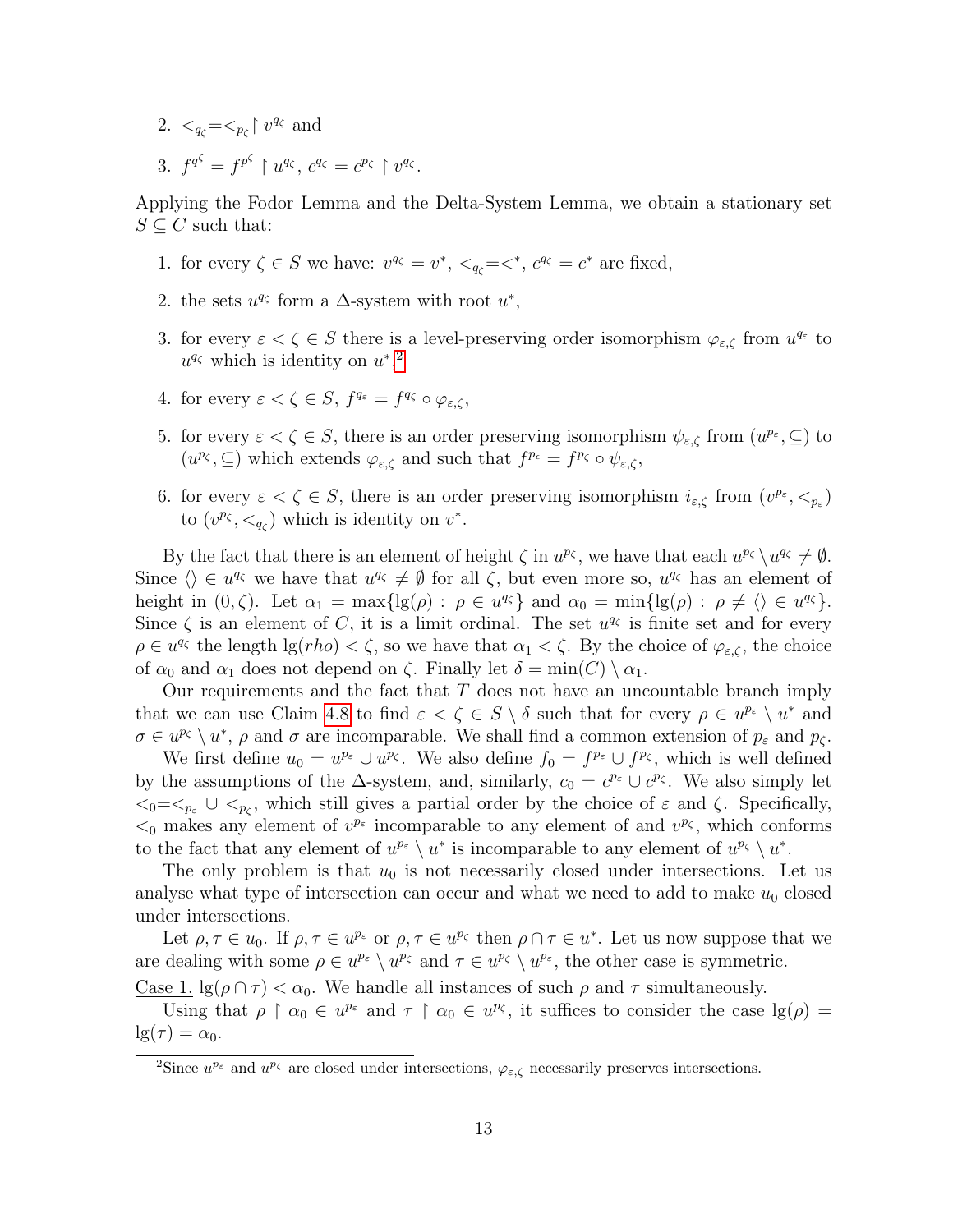Let  $\sigma_0, \ldots, \sigma_n$  be all  $\sigma = \rho \cap \tau$  obtained in this way. We choose for each  $i < n + 1$ distinct  $f(\sigma_i)$  with  $\text{ht}(f(\sigma_i)) = \lg(\sigma_i)$  (note that necessarily  $f(\sigma_i) \in \omega_1 \setminus \text{ran}(f_0)$ ) and distinct  $c_i$  in  $\omega \setminus \text{ran}(c_0)$ . Extend  $u_0$  by adding all  $\sigma_0, \ldots, \sigma_n$  and  $v_0$  by adding all  $f(\sigma_i)$ . Extend  $\lt_0$  to a transitive order on  $v_0$  which satisfies  $f(\sigma_i) \lt_0 f(\eta)$  when  $\sigma_i \subset \eta$  for some  $\rho \in u^{p_{\varepsilon}} \cup u^{p_{\zeta}}$ . This is possible because there are no elements of  $u_0$  of length  $\langle \alpha_0, \xi \rangle$ .  $c_0$  to include the values  $c_i = c(f(\sigma_i))$  as above. Call the resulting tuple  $(u_1, v_1, \leq_1, f_1, c_1)$ . Case 2.  $\lg(\rho \cap \tau) \in [\alpha_0, \alpha_1]$ . We handle all instances of such  $\rho$  and  $\tau$  simultaneously.

Let  $\sigma = \rho \cap \tau$ . By our assumption (b) we can assume that  $\rho \in u^{q_{\varepsilon}} \setminus u^*$  and  $\tau \in u^{q_{\zeta}} \setminus u^*$ are of the least possible length with the intersection  $\sigma$ . By the fact that  $\varphi_{\varepsilon,\zeta}$  preserves both order and height, another application of (b) lets us assume that  $ht(\rho) = ht(\tau)$ . The possible **dangerous configuration** is that there are  $\rho' \in u^{q_{\varepsilon}} \setminus u^*, \tau' \in u^{q_{\zeta}} \setminus u^*$  of length  $\lg(\rho)$  and  $\sigma' \in u^{q_{\varepsilon}} \setminus u^*, \sigma'' \in u^{q_{\zeta}} \setminus u^*$  of length  $\lg(\sigma)$  such that  $\sigma' \subset \rho'$  and  $\sigma'' \subset \tau'$ ,  $f^{p_{\varepsilon}}(\rho') = f^{p_{\varepsilon}}(\rho) = f^{p_{\zeta}}(\tau) = f^{p_{\zeta}}(\tau'),$  yet  $f^{p_{\varepsilon}}(\sigma') \neq f^{p_{\zeta}}(\sigma'').$ 



Dangerous configuration

If there were such points we would not be able to extend  $f_1$  to  $\sigma$  and keep it a weak embedding. Luckily, this cannot happen since if there were to be any elements  $\eta$  of  $u^{q_{\varepsilon}}$ of length  $\lg(\sigma)$ , then by the fact that  $u^{p_{\varepsilon}}$  satisfies the assumption (b),  $\sigma = \rho \restriction \lg(\eta)$ would already be  $u^{p_{\varepsilon}}$ , so in  $u^{q_{\varepsilon}}$ .

This analysis shows that we can proceed as in Case 1 to extend  $(u_1, v_1, \leq_1, f_1, c_1)$ to  $(u_2, v_2, \leq_2, f_2, c_2)$  which is closed under all intersections of Case 2 and satisfies other requirements of being a condition. Note that  $(u_2, v_2, \langle 2, f_2, c_2 \rangle)$  remains closed under the intersections of length  $< \alpha_0$ .

#### Case 3.  $\lg(\rho \cap \tau) = \alpha_1$ .

Let  $\sigma = \rho \cap \tau$ . We have that  $\sigma = \rho \restriction \alpha_1 \in u^{p_{\varepsilon}}$  and  $\sigma = \tau \restriction \alpha_1 \in u^{p_{\zeta}}$  and hence  $\sigma \in u^*$ , a contradiction.

Case 4.  $\lg(\rho \cap \tau) > \alpha_1$ .

Let  $\sigma = \rho \cap \tau$ . By the choice of S, we have that  $u^{p_{\zeta}}$  does not have any elements of length  $\lg(\sigma)$  and by the fact that  $u^{p_{\varepsilon}}$  is closed under restrictions, since  $\sigma = \rho \restriction \lg(\sigma)$ , we have that there are no elements of  $u^{p_{\varepsilon}}$  of length  $\lg(\sigma)$  either. Hence we can proceed like in Case 1. Once we are done closing under intersections of this type, we finally obtain a common extension of  $p_{\varepsilon}, p_{\zeta}$ .  $\star$ <sub>[5](#page-11-2).7</sub>

**Proof.** (of Theorem [5.1\)](#page-8-0) The proof follows by putting the lemmas together.  $\star_{5.1}$  $\star_{5.1}$  $\star_{5.1}$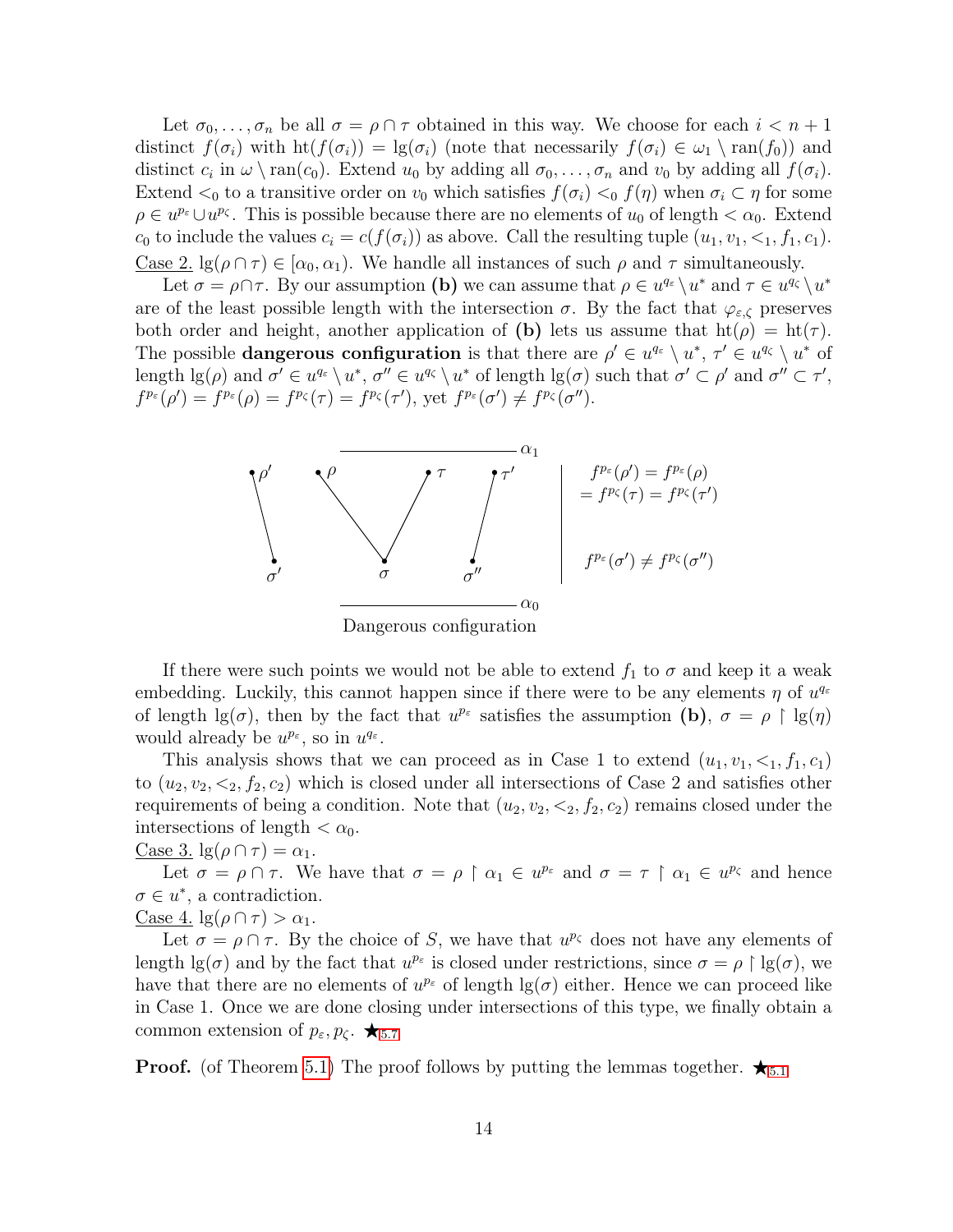## 6 Conclusion

Putting the results of Section [§4](#page-4-3) and Section [§5](#page-8-1) together, we obtain our main theorem, as follows.

<span id="page-14-1"></span>**Theorem 6.1** Under  $MA(\omega_1)$ , there is no wide Aronszajn tree universal under weak embeddings.

**Proof.** Assume  $MA(\omega_1)$  and suppose for a contradiction that T is a universal element in  $(T, \leq)$ . By Theorem [5.1,](#page-8-0) there is an Aronszajn tree T' such that  $T \leq T'$ , so T' is universal in  $(\mathcal{T}, \leq)$  and so in  $(\mathcal{A}, \leq)$ . However, by Theorem [4.1](#page-4-0)  $(\mathcal{A}, \leq)$  does not have a universal element, a contradiction.  $\star$ <sub>[6](#page-14-1).1</sub>

We also remark that putting our results together with the results of Todorčević mentioned in [§4.9,](#page-8-2) gives the first part of the following Corollary [6.2.](#page-14-2) The second part of the corollary improves Todorčević 's theorem [2.1](#page-2-0) and our Main Theorem [6.1.](#page-14-1)

<span id="page-14-2"></span>Corollary 6.2 Assume  $MA(\omega_1)$ . Then:

(1) The class  $\mathcal L$  of Lipschitz trees and the class of coherent trees are cofinal in the class  $({\cal T},\leq).$ 

(2) There is no element of  $(\mathcal{T}, \leq)$  which suffices to weakly embed all Aronszajn trees

**Proof.** (1) Our Main Theorem [6.1](#page-14-1) shows that under  $MA(\omega_1)$ , the class or Aronszajn trees is cofinal in the class of wide Aronszajn trees. On the other hand, Todorčević in §4 of [\[12\]](#page-15-1) has shown that under the same assumptions, the class of coherent trees is cofinal in the class of all Aronszajn trees and that every coherent tree is Lipschitz.

(2) This is a direct consequence of Theorem [5.1.](#page-8-0)  $\star$ <sub>[6](#page-14-2).2</sub>

## References

- <span id="page-14-4"></span>[1] James E. Baumgartner, Jerome Malitz, and William Reinhardt. Embedding trees in the rationals. Proc. Natl. Acad. Sci. USA, 67(4):1748–1753, 1970.
- <span id="page-14-3"></span>[2] Mirna Džamonja and Jouko Väänänen. Chain models, trees of singular cardinality and dynamic EF-games. J. Math. Log., 11(1):61–85, 2011.
- <span id="page-14-0"></span>[3] Mirna Džamonja and Jouko Väänänen. A family of trees with no uncountable branches. Topology Proc., 28(1):113–132, 2004. Spring Topology and Dynamical Systems Conference.
- <span id="page-14-5"></span>[4] Thomas Jech. Set Theory. Springer-Verlag, Berlin Heidelberg, 3rd millenium edition, 2003.